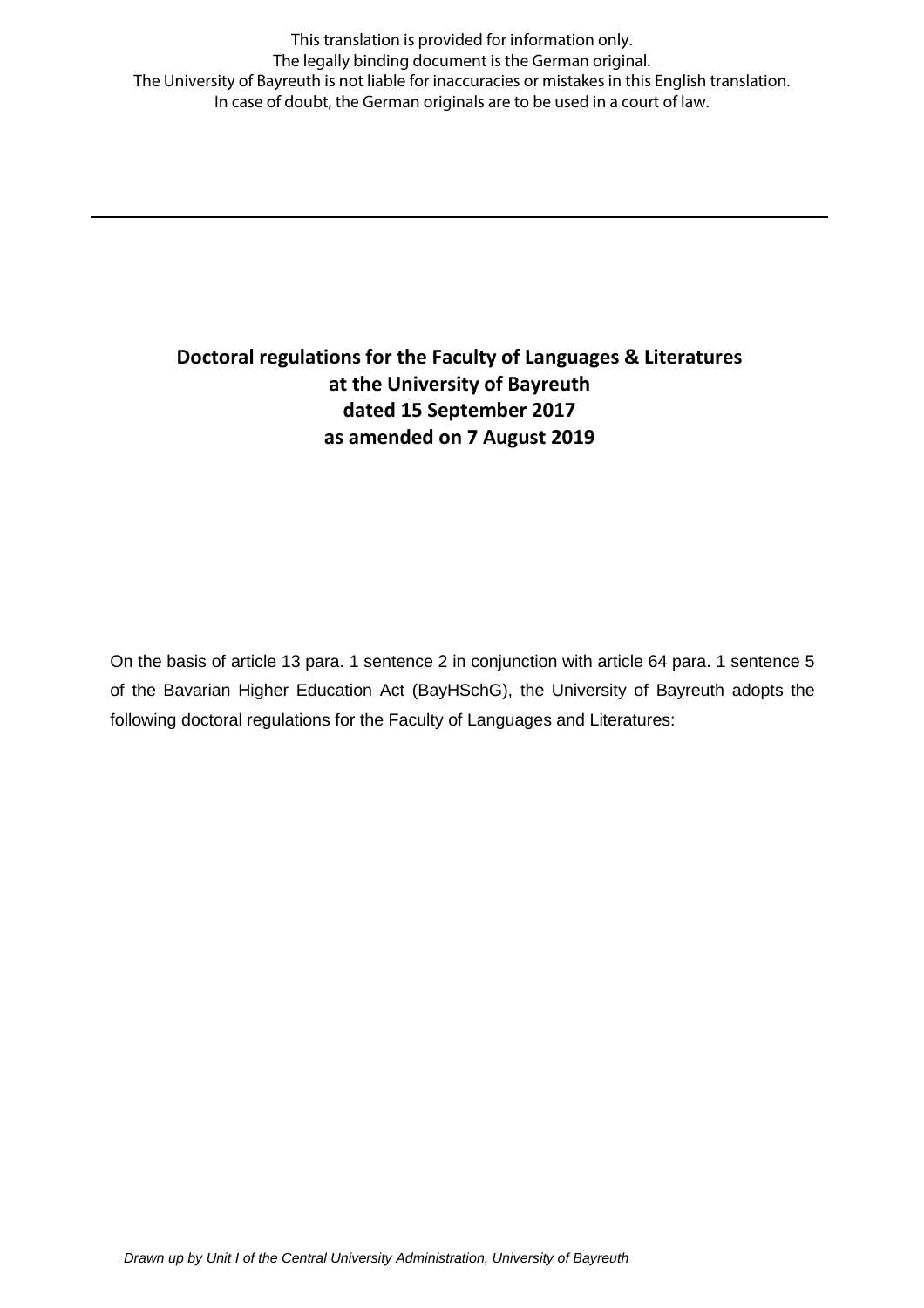# **Contents**

- § 1 Doctoral degree
- § 2 Examination authorisation
- § 3 Examination body
- § 4 The doctoral committee
- § 5 The examination subject
- § 6 A doctorate within a doctoral programme or structured doctoral studies at the University of Bayreuth
- § 7 Admission to the doctorate
- § 8 Statistical requirements
- § 9 Supervision and supervisory agreement
- § 10 Doctoral aptitude determination
- § 11 Application for admission to the doctoral examination process

§ 12 Decision on admission to the doctorate and to the doctoral examination process, cancellation

- § 13 Dissertation
- § 14 Assessment of the dissertation
- § 15 The oral examination
- § 16 The thesis defence
- § 17 Assessment of the doctoral work, overall grade
- § 18 Inspection of records
- § 19 Invalidity
- § 20 Reproduction of the dissertation and delivery of deposit copies
- § 21 Diploma and completion of the doctorate
- § 22 Doctorate under joint supervision with a foreign educational institution
- § 23 Cooperation with universities of applied sciences and art academies
- § 24 Honorary doctorate
- § 25 Consideration of special life situations
- § 26 Consideration of the special needs of disabled persons
- § 27 Coming into effect, transitional stipulations

#### Annex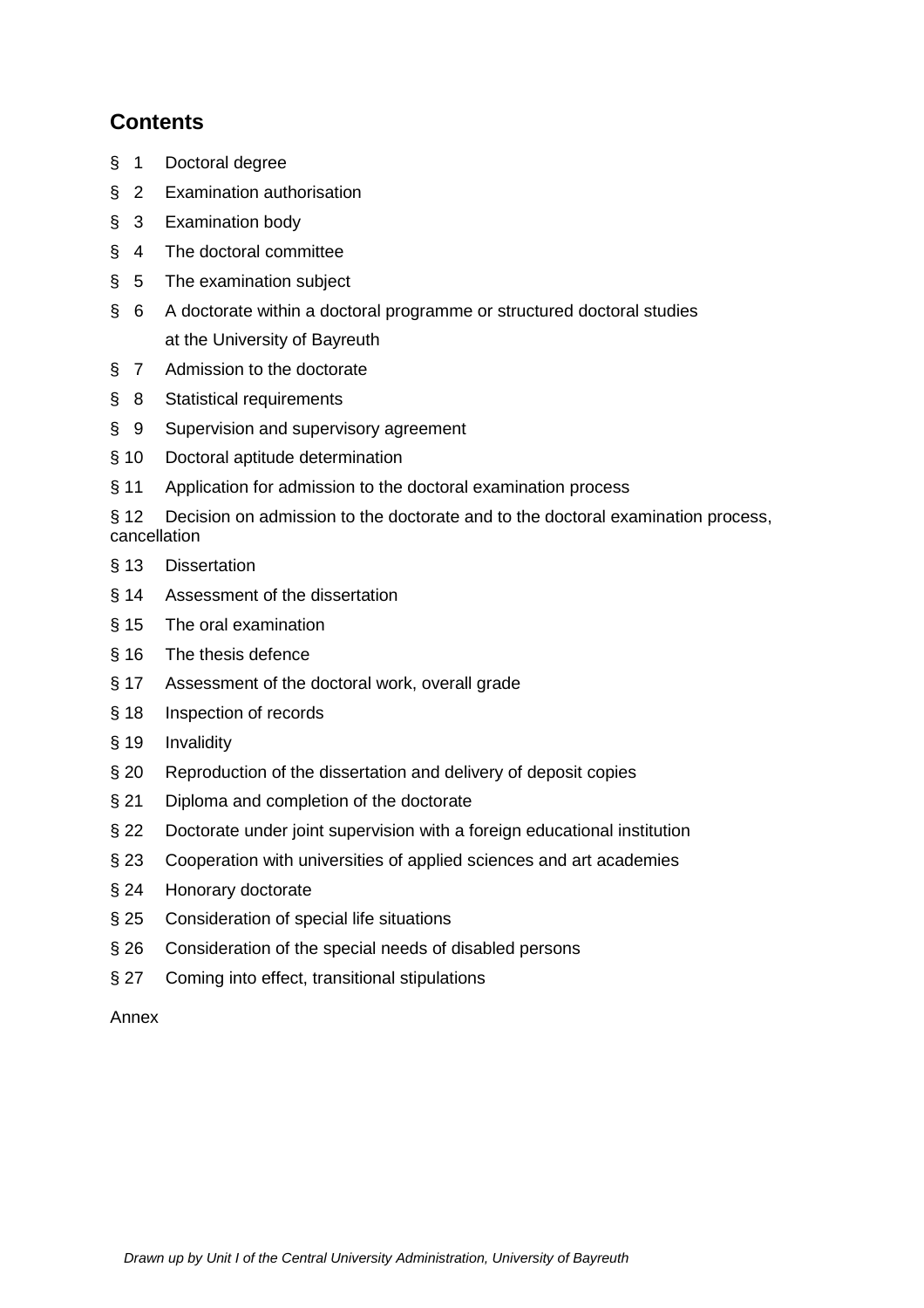## **§ 1 Doctoral degree**

- $(1)$  1The University of Bayreuth, through the Faculty of Languages and Literatures, in accordance with these regulations, awards the academic degree of "Doktorin der Philosophie" or "Doktor der Philosophie". 2The abbreviated form of this degree is "Dr. phil.". 3The doctorate may also be awarded in cooperation with a foreign university/faculty (hereinafter referred to as "educational institution") on the basis of a jointly implemented doctoral process in accordance with § 22.
- (2) Pursuant to Art. 64 Para. 1 of the Bavarian Higher Education Act (BayHSchG), the doctorate serves as proof of independent academic achievement, which must go considerably beyond the examination achievements required for admission to the doctorate in § 7 para. 1 number 1.
- (3) The work required for the doctorate consists of a candidate's independently written scientific work (dissertation) and an oral examination.
- $(4)$  1The University of Bayreuth can, through the Faculty referred to in para. 1 according to § 24, award the academic degree of "Doktorin der Philosophie ehrenhalber" or "Doktor der Philosophie ehrenhalber". 2The abbreviated form of this degree is "Dr. phil. h. c.".

# **§ 2 Examination authorisation**

1Instructors entitled to administer examinations under these doctoral regulations are the university instructors within the meaning of Art. 2 Para. 3 Sentence 1 of BayHSchPG of the Faculty of Languages and Literatures, the relieved professors and retired professors (cf. Art. 13 BayHSchPG) and, as a rule, full-time, and in exceptional cases also specially qualified parttime academic staff (§ 4 HSchPrüferV). 2On the proposal of the doctoral candidate, the Dean may also appoint instructors from other faculties of the University of Bayreuth or from other German or foreign universities as examiners, provided that they fulfil the qualification requirements set out in Art. 62 para. 1 BayHSchG in conjunction with § 4 HSchPrüferV.

# **§ 3 Examination body**

The examination body is the doctoral committee of the Faculty of Languages and Literatures.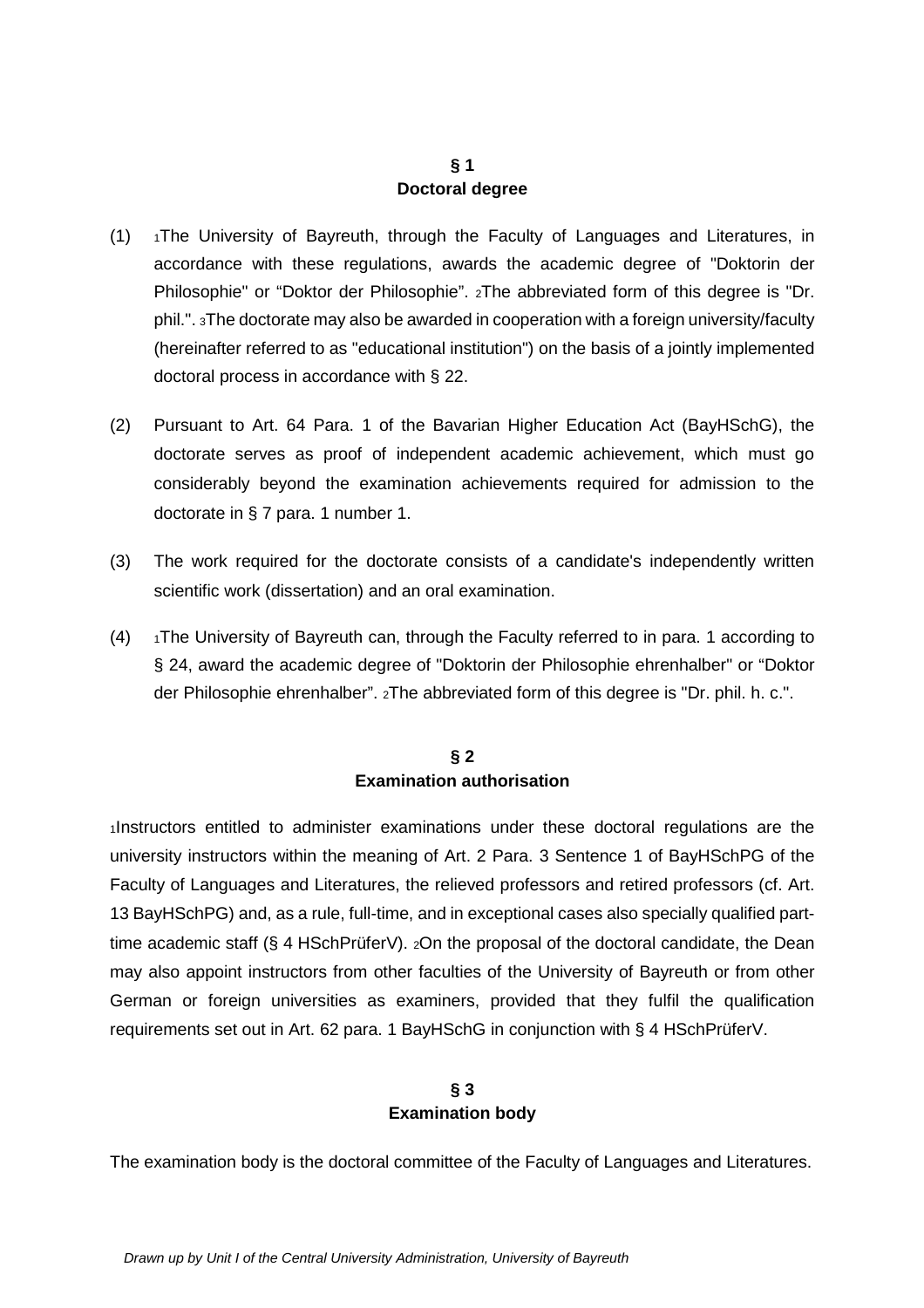## **§ 4 The doctoral committee**

- (1) The doctoral committee is responsible for the implementation of the doctoral process, unless otherwise stated in these regulations.
- (2) 1Members of the doctoral committee are the Dean and seven other authorised examiners according to § 2 and, from the date of their appointment on, assessors and examiners who are not already members of the doctoral committee.  $2$ The seven members of the doctoral committee are elected by the Faculty Council. 3The term of office of the doctoral committee is two years. 4The chairperson of the doctoral committee is the Dean; she or he chairs the meetings of the doctoral committee and directs the day-to-day business.
- $(3)$  1The doctoral committee has a quorum if all members have been invited in writing one week before the meeting and the majority of members are present.

2They act by a majority of the votes cast. 3Abstaining from voting, secret voting and transferring of voting rights are not permitted. 4In the case of a tie vote, the Chairperson has the casting vote. 5The exclusion due to personal involvement is governed by article 41 para. 2 BayHSchG with regard to article 20 and article 21 of the Bavarian Administrative Procedures Act (BayVwVfG). 6The decisions of the doctoral committee are to be communicated to the candidate by the Dean in writing; decisions adversely affecting the candidate are to be justified to the candidate and accompanied with information on their right to appeal.

(4) 1The extended doctoral committee of the Faculty of Languages and Literatures is responsible for the awarding of the honorary doctoral degree according to § 24. 2It consists of the full-time university instructors of the faculty. 3The Dean may consult professors relieved of duty or retired professors of the Faculty as advisory members. 4The Chairperson of the extended doctoral committee is the Dean. 5Para. 3 applies accordingly.

## **§ 5 The examination subject**

- (1) 1For the examination to obtain the degree "Doktor der Philosophie" or "Doktorin der Philosophie", the candidate chooses an examination subject that is represented by a university instructor of the Faculty of Languages and Literatures and is listed in the annex.
- (2) The doctoral committee may approve a subject as an examination subject, which is not represented at the University of Bayreuth, if it is specified as a thematic focus in a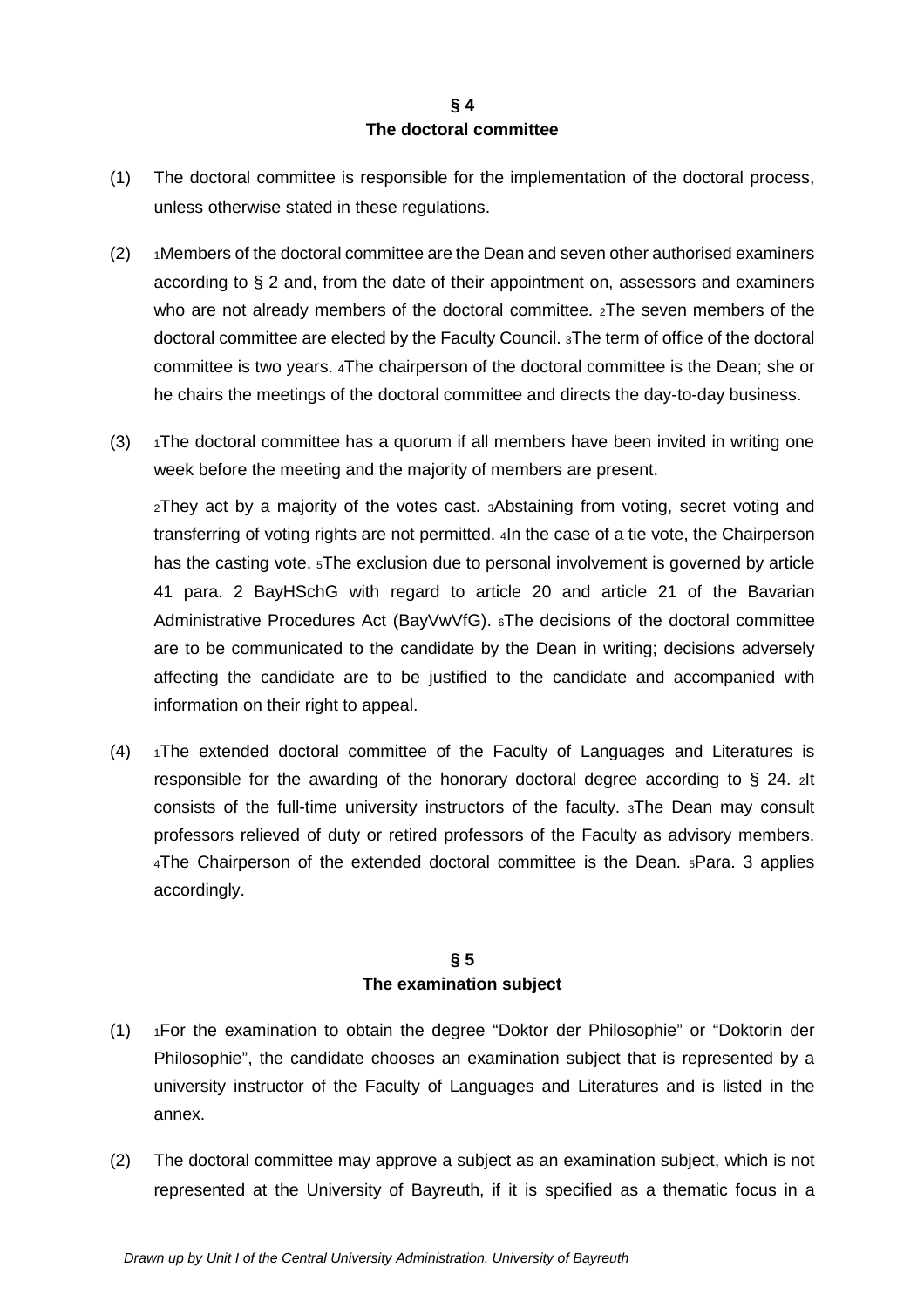doctoral programme of the Faculty of Languages and Literatures and if the candidate is a member of this doctoral programme.

#### **§ 6**

# **A doctorate within a doctoral program or structured doctoral studies at the University of Bayreuth**

1Candidates whose doctoral subject is represented by a professor of the Faculty of Languages and Literatures, but were approved for a doctoral programme or a structured doctoral studies at the University of Bayreuth can go through their doctoral process following the respective applicable doctoral programme / doctoral regulations. 2Supervision by the representative of the subjects of the Faculty of Languages and Literatures must be ensured. 3Candidates have to request and submit this prior to the process in writing to the Dean of the Faculty of Languages and Literatures. 4The doctoral committee of the Faculty of Languages and Literatures decides on the application in agreement with the doctoral committee of the doctoral programme/doctoral studies.

## **§ 7 Admission to a doctorate**

 $(1)$  1The application for admission to a doctorate must be submitted in writing to the chairman of the doctoral commission. 2The applicant must meet the following requirements:

> 1. He or she must prove that they have a subject-related university degree and have completed their studies by passing a Diplom, Magister, master's, or first state examination for teaching at secondary schools (Gymnasien) or an equivalent final examination at a higher education institution in the Federal Republic of Germany with at least the grade "good" (for lawyers: "fully satisfactory") or have completed a subject-related master's degree at a university of applied sciences in the Federal Republic of Germany or another equivalent degree at a domestic or foreign university with a grade of at least "good" (for lawyers: "fully satisfactory").

> 2. He or she must not have proven himself or herself unworthy of a doctoral title through her or his conduct.

3. He or she must not have definitively failed this or a similar doctoral examination.

4. He or she declares in writing that he or she has not already been accepted for a doctorate in the same subject at another university or another doctoral institute at the University of Bayreuth.

5. He or she encloses a written supervision agreement by a supervisor who is entitled to administer examinations.

(2) If the doctorate is to be awarded in an examination subject that is different from the main subject or subjects of the completed course of study, the doctoral commission may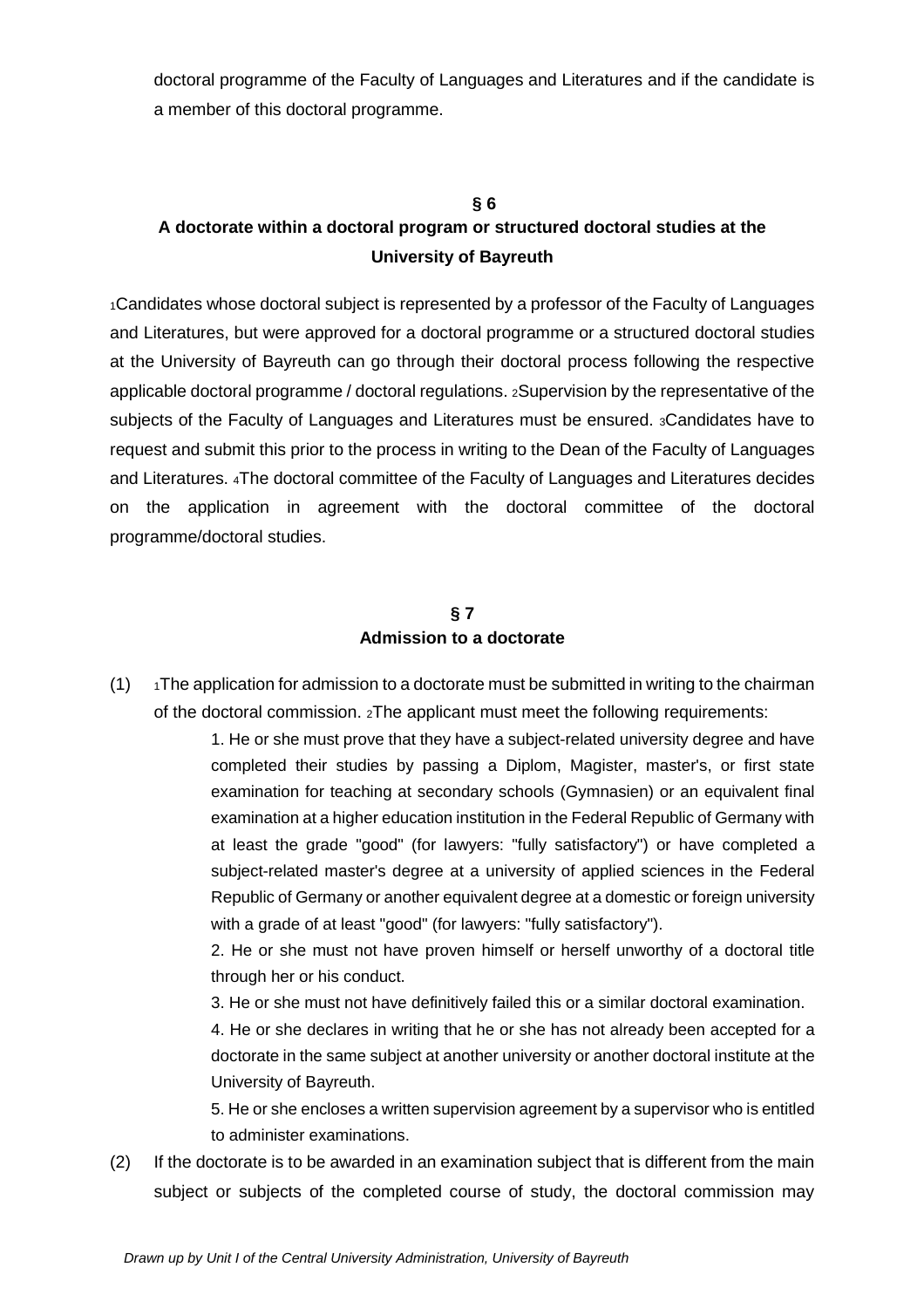exceptionally accept a doctoral candidate for a doctorate if the requirements of No. 1 are fulfilled and

a) if the subject chosen for the examination subject has previously been studied as a minor subject and the grade obtained in this minor subject has been certified with at least the grade "good"; all subjects of a department are regarded as a "subject" within the meaning of these regulations.

or

b) if the subject chosen for the examination subject has sufficient affinity with the subjects studied so far.

 $(3)$  1Exceptionally, the doctoral commission may accept an applicant for a doctorate whose degree does not have the grade stated in No. 1,

> - if the main course of study intended as an examination subject has been completed with at least "good", and

> - if two members of the faculty who are entitled to administer examinations support the application for admission in writing, whereby one of them must agree to supervise the intended work.

<sup>2</sup>The requirements under no. 1 shall be deemed to have been met if an applicant has been determined to be qualified for a doctorate in accordance with § 10.

- $(4)$  1Examination services provided at higher education institutions outside the scope of the Basic Law and other degrees shall be recognised by the Doctoral Commission upon application as a prerequisite for acceptance in accordance with the principle of equivalence under observance of Art. 63 BayHSchG if they are equivalent to a final examination referred to in Para. 1 No. 1. 2Agreements on equivalence approved by the Conference of Education Ministers and the German Rectors' Conference must be observed. 3If no such equivalence agreements exist, the doctoral commission may obtain a statement from the Central Office for Foreign Education of the Conference of Ministers of Education and the Arts. 4The applicant may apply for recognition in accordance with sentence 1 even before submitting the application for admission to the doctoral examination process.
- (5) The application for acceptance to a doctorate is accompanied by online registration as an applicant with the faculty.
- (6) The doctorate begins upon receipt of the written confirmation of acceptance for the doctorate by the Faculty of Languages & Literatures.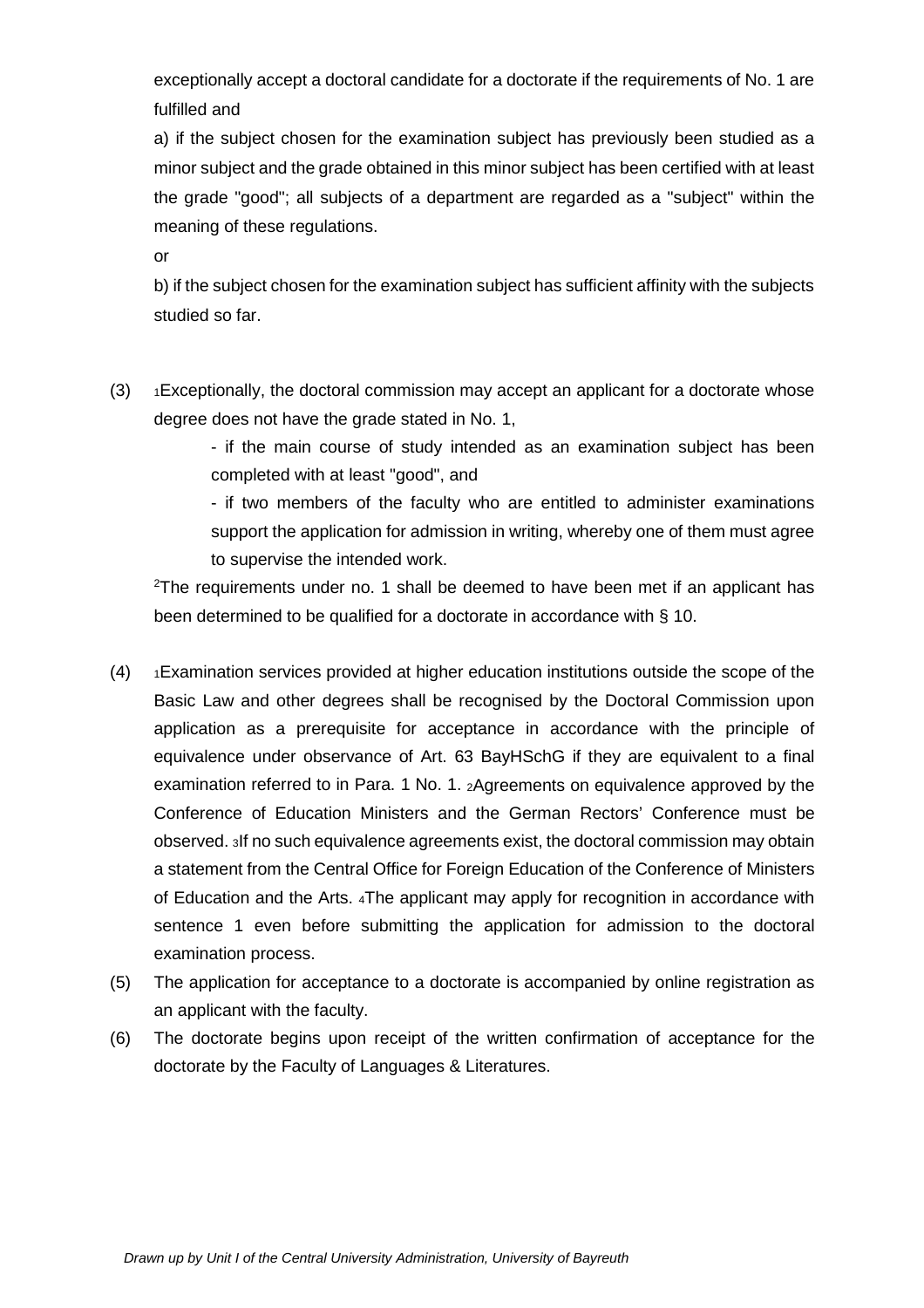#### **§ 8 Statistical requirements**

- $(1)$  1Personal data of the doctoral candidate in accordance with the collection characteristics regulated in § 5 HStatG will be collected by the doctoral institute of the University of Bayreuth, automatically stored and processed for the purpose of fulfilling the statutory duties and for the purposes of legislation and planning in the higher education sector in accordance with § 1 (1) 1 and 2 of the Higher Education Statistics Act within the framework of the doctorate. 2In this respect, the applicant is obligated to cooperate and provide personal data (Art. 10 para. 2 sentence 3 BayHSchG).
- (2) 1Regular transmission or forwarding to the Bavarian State Statistical Office will be carried out in relation to the survey characteristics of the Higher Education Statistics Act of 2 November 1990 and to the university administration for the purpose of presenting higher education statistics. 2The use and processing of personal data is subject to the requirements of Art. 10 BayHSchG.

### **§ 9 Supervision and supervisory agreement**

- (1) The dissertation is supervised by a person authorized to administer examinations.
- (2)  $\rightarrow$  1Those authorised to supervise dissertations (establishment of the doctoral relationship) are professors, professors relieved of duty, retired professors, "extraordinarius" professors, *Privatdozenten*, and *Habilitanden* of the Faculty of Languages & Literatures. 2The doctoral committee may permit, at the request of the doctoral candidate, that the dissertation will be supervised by a university instructor from another faculty of the university or a university instructor of another university, if the topic of the dissertation has a significant relevance to the specific field represented by the respective university instructor. 3If the dissertation is prepared as part of a graduate school or a doctoral programme, the supervision is governed by its regulations. 4In the case of doctorates with universities of applied sciences/HAWs (§ 23), the dissertation will be supervised equally by the instructors authorized to administer examinations at the university of applied sciences/HAW and the university, and the supervisory agreement will be concluded by them together with the applicant.
- $(3)$  1If the supervisor of a dissertation leaves the faculty, he or she may continue to supervise the dissertation for up to two years after his or her departure and be appointed as a reviewer for the assessment of the dissertation and as an examiner for the oral examination if he or she remains authorized to administer examinations. 2The doctoral commission may extend the period given in sentence 1 by a maximum of two years if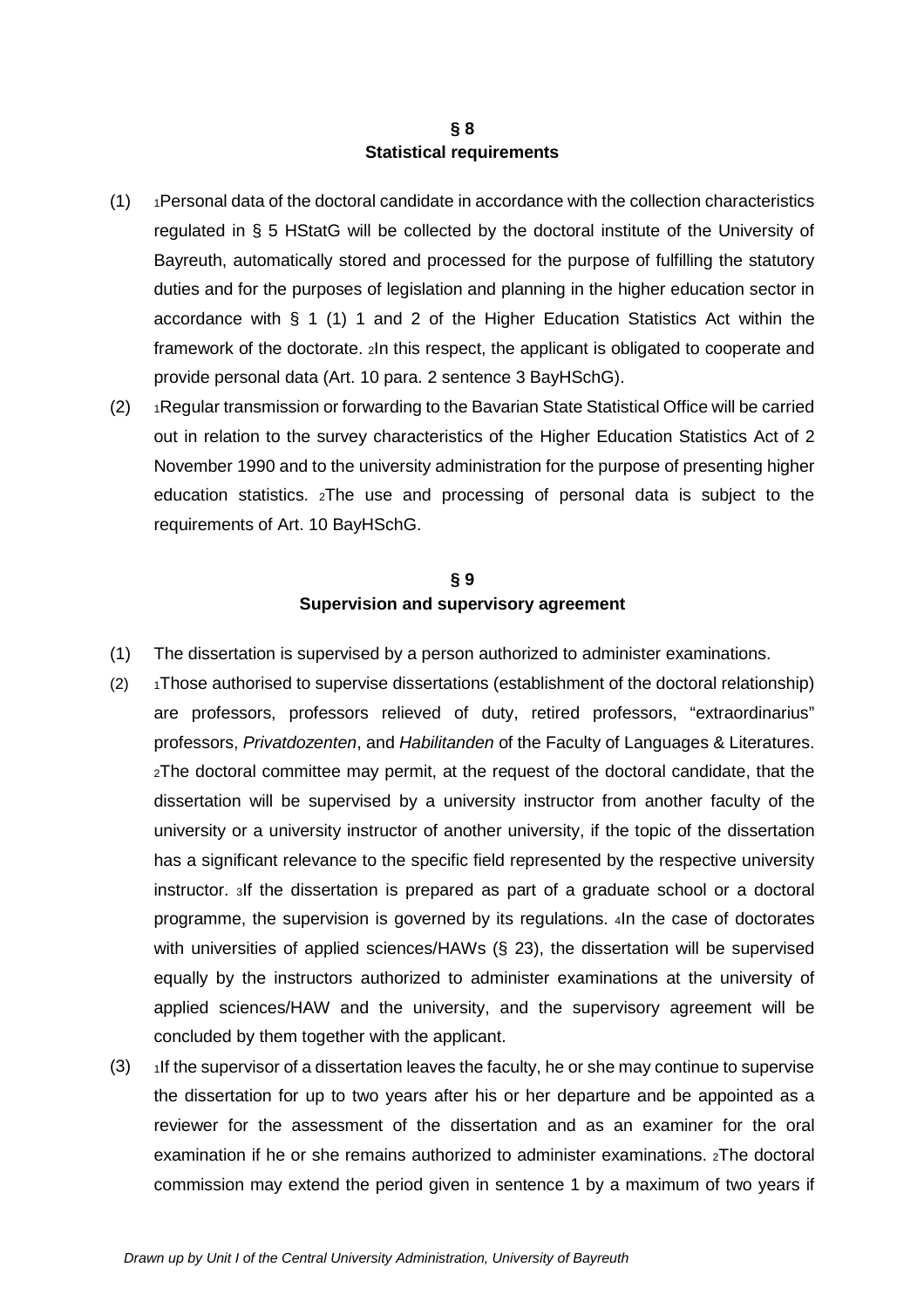there are important reasons for doing so.

 $(4)$  1The supervisor and the applicant will record the key points of the doctoral relationship in a written agreement at the beginning of the supervision. 2The supervisor will inform the doctoral committee of the conclusion of the supervisory agreement and forward a copy of the agreement. 3If the doctoral candidate wishes to be admitted to the University of Bayreuth Graduate School, the chairperson of the doctoral commission will forward this result to the Graduate School.

## **§ 10 Doctoral aptitude determination**

(1) Applicants with the following qualifications may undergo a process to establish their suitability for doctoral studies:

- 1. Graduates of subject-related Diplom programmes (university of applied sciences), who obtained at least the overall grade "good" in their final examination and wrote a final thesis that was graded with a minimum grade of "good".
- 2. Graduates of teaching training programmes for primary or secondary schools ("Grund-, Haupt-, oder Realschulen"), who obtained at least the overall grade "good" in their final examination and wrote a final thesis that was graded with a minimum grade of "good". In these cases the subjects in which the doctorate is to be obtained must have been studied as a teaching subject (=major).
- 3. Graduates who have passed a final university examination outside the scope of the Basic Law of the Federal Republic of Germany which is not determined as equivalent with an overall grade of at least "good" und wrote a final thesis that was graded with a minimum grade of "good".
- 4. Graduates of bachelor's degree programmes at universities and universities of applied sciences who have passed their final examination with the overall grade "very good" and who have written a final thesis which was awarded the grade "very good".
- $(2)$  1The application for admission for the doctoral aptitude determination is to be submitted in writing to the Dean of the Faculty of Languages and Literatures. 2The candidate must include the following with the application:
	- 1. a CV with documents about his development,
	- 2. evidence of the existence of admission requirements specified in para. 1,
	- 3. a statement about which subject area she or he seeks to do a doctorate in,
	- 4. an official certificate of good conduct if enrolment ended more than three months prior. In the case of foreigners, a certificate recognised by the University of Bayreuth as equivalent must be submitted. This can be an extract from the criminal record of the home state, a certificate of character, or a comparable document. For members of the University of Bayreuth, a certificate of good conduct may be waived.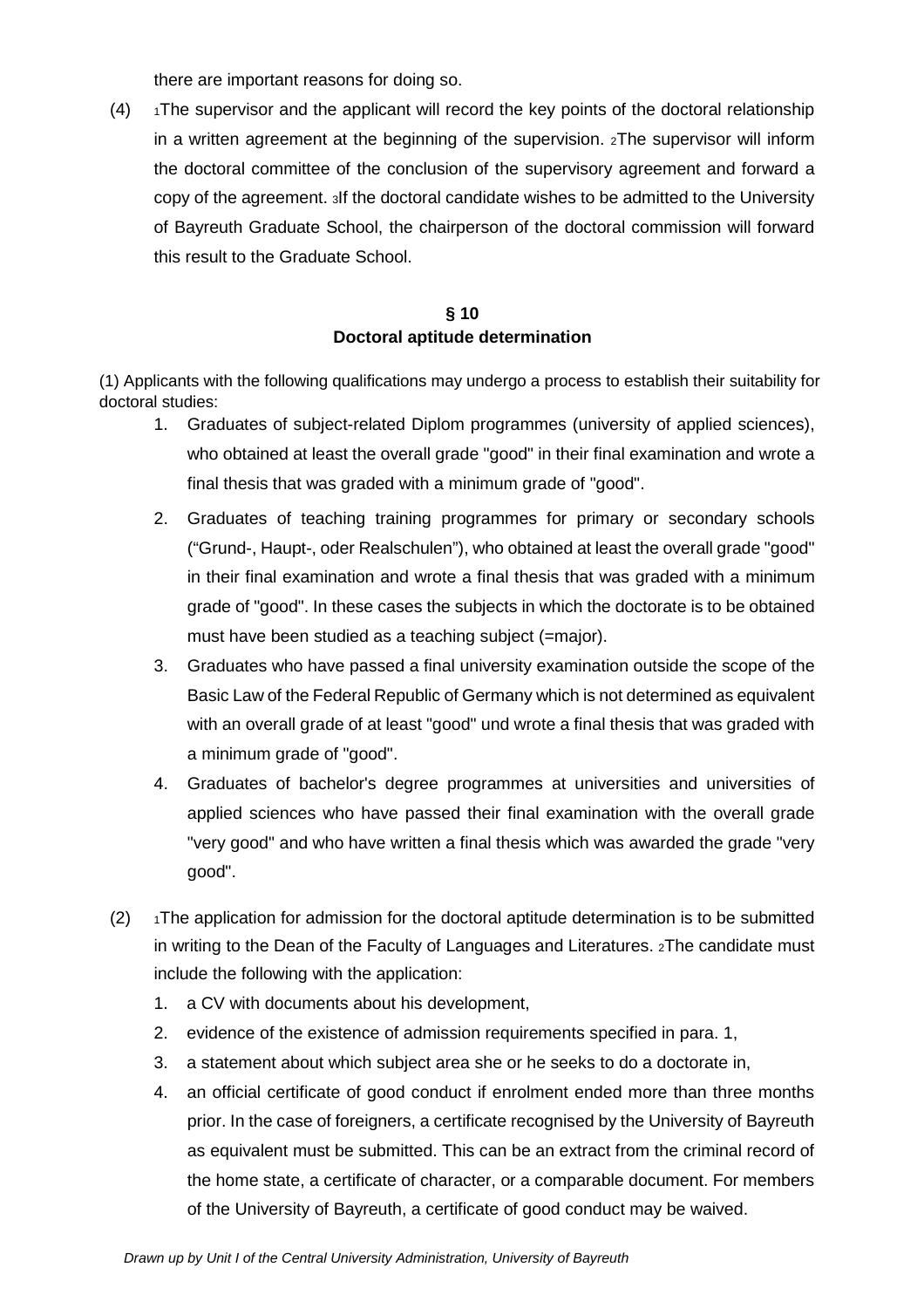- (3) Admission to doctoral aptitude determination is to be refused if the candidate
	- 1. does not satisfy the admission requirements specified in para. 1 nos.1 and 2,
	- 2. has proved himself unworthy of bearing a doctoral title due to his conduct,
	- 3. has not submitted all the documents and statements referred to in para. 2 sentence 2.
- $(4)$  1The Dean decides on the admission to the doctoral aptitude determination in accordance with para. 2 or the refusal to the doctoral aptitude determination in accordance with para.  $3\,{}^{2}$ The decision will be communicated to the candidate in writing; if the admission is refused § 12 para. 3 sentence 2 applies accordingly. 3All other decisions in the context of admission to the doctoral aptitude determination are taken by the doctoral committee. 4The Dean ensures the proper progress of the process.
- (5) 1After admission to the doctoral aptitude assessment process, the designated examiner determines mutually with the doctoral committee, for doctoral aptitude determination, course requirements totalling at least 30 graded credits in relevant for the doctoral project bachelor's, master's, Diplom, or teacher training courses at the University of Bayreuth; Here already provided relevant study achievements can be credited. 2Assessment components are completed by way of examinations in accordance with the examination regulations of the respective programme of study. 3The average of the examinations must, weighted by the credit points thus acquired, achieve at least the grade "good". 4Upon successful completion of the examinations, the examination evidence is to be submitted to the designated examiner to confirm. 5The doctoral committee can recognize non-university achievements in the case of equivalence.
- (6) If a candidate wishes to pursue a doctorate in subject-specific pedagogy, having already passed second state examination will be recognized as a substitute for the achievements under para. 5 sentence 1 within the framework of the doctoral aptitude determination.
- (7) The applicant receives a certificate signed by the chairman of the doctoral commission stating that the doctoral aptitude assessment process has been passed.
- (8) On passing the doctoral aptitude determination process and meeting the requirements for acceptance for doctoral studies in accordance with § 7 of these statutes, the applicant will receive written confirmation of acceptance for doctoral studies from the faculty.

# **§ 11 Application for admission to a doctoral process**

(1)  $\rightarrow$  1The application for admission to the doctoral process is to be submitted in writing to the Dean of the Faculty of Languages and Literatures. 2The application must include: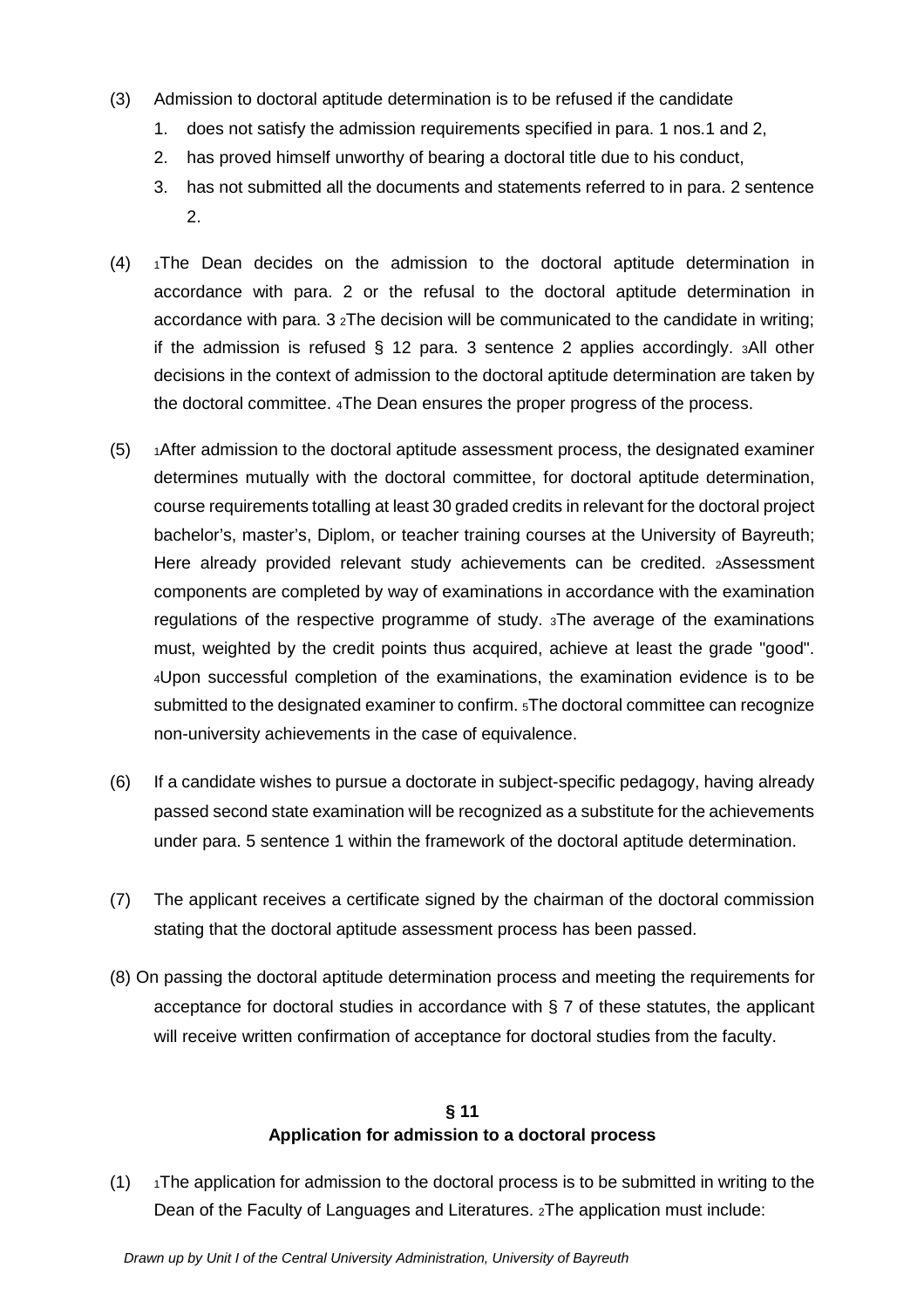- 1. evidence of having been admitted to a doctorate,
- 2. three identical copies of the dissertation according to § 13 para. 1 no. 2,
- 3. the following affidavit: "I hereby declare under oath that I have prepared the present work without inadmissible help of others and without using any aids other than specified; ideas which have been taken directly or indirectly from other sources are designated as such.",
- 4. a statement of the candidate that she or he has not already submitted the dissertation in another process for obtaining an scientific degree,
- 5. a curriculum vitae of the candidate which provides information in particular about the educational background,
- 6. an official certificate of good conduct, not older than three months; in the case of foreigners, a certificate recognised as equivalent by the University of Bayreuth must be submitted. This can be an extract from the criminal record of the home state, a certificate of character, or a comparable document. For members of the University of Bayreuth, a certificate of good conduct may be waived,
- 7. a statement of the candidate regarding the examiner requested and, in some cases, the examination subjects chosen,
- 8. if applicable, the notification regarding the approval of the doctoral committee to hold the oral examination in a foreign language.
- 9. if necessary, applications according to §§ 25 and 26
- 10. the supervisory agreement according to § 7 para. 1 no. 5,
- 11. the electronic version of the dissertation and a declaration of consent from the candidate that the electronic version of the dissertation may be subjected to a separate review with respect to the independent completion of the dissertation while respecting her or his copyright and data privacy,
- 12. a declaration of consent from the candidate that in the case of suspected scientific misconduct, investigation can take place by internal university bodies of the scientific self-regulation,
- 13. a statement of the candidate as to whether against her or him investigation or criminal proceedings for a crime or deliberate offence are pending or she or he has been convicted or served a prison sentence for such an offense,
- 14. a statement of the candidate that she or he has not made, nor will make use of any commercial doctoral consultants or agents.
- $(2)$  1The Dean checks whether the application for admission to the doctoral process fulfils the requirements specified in para. 1; thereby the decision made in accordance with § 7 is taken as binding basis. 2If this is not the case and the deficiencies are not remedied within a reasonable time set by the Dean, the Dean rejects the application as inadmissible. 3§ 4 para. 3 sentence 6 applies accordingly.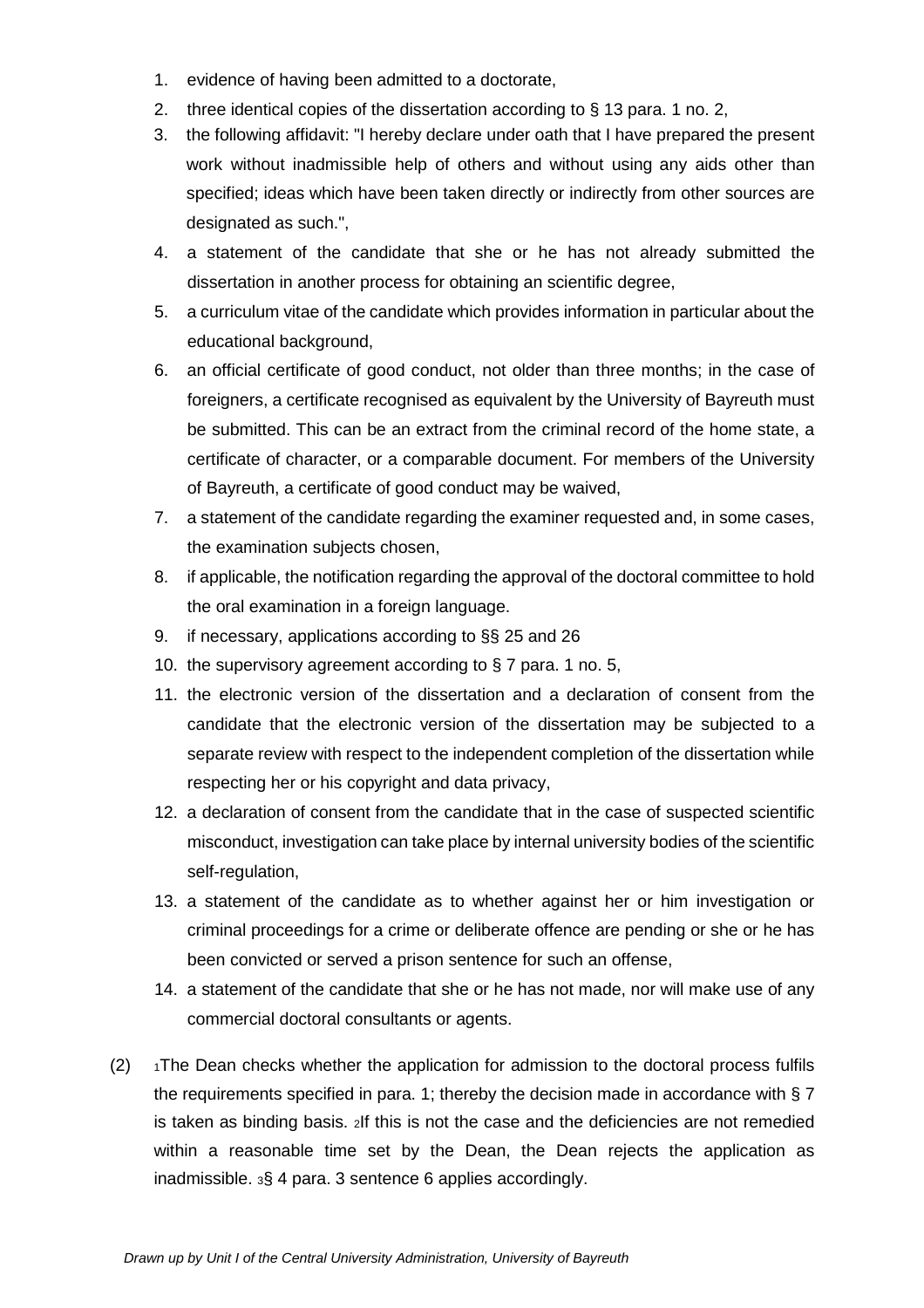**§ 12**

#### **Decision on admission to a doctorate and the doctoral examination process, cancellation**

- (1) Admission to a doctorate is to be denied if the requirements given in § 7 are not met.
- (2) Admission to the doctoral examination process is to be denied if
	- 1. the applicant has not been admitted to a doctorate or
	- 2. the documents required per § 11 are incomplete or

3. the candidate has shown himself or herself to be unworthy of bearing the doctoral title due to his or her conduct.

- (3)  $\rightarrow$  1The doctoral committee decides on admission to the doctorate.  $\alpha$ The doctoral committee may delegate this decision to the Dean; in these cases  $\S$  4 para. 3 sentence 6 applies accordingly. 3The decision is taken within one month after receipt of the request.
- $(4)$  1If the application for admission to the doctoral examination process meets the requirements set out in § 11, the Dean shall submit it to the doctoral commission with a written statement as to whether the admission requirements have been met. 2ln the doctoral examination process, the chairman of the doctoral commission shall ensure that the period from the application for admission to the doctoral examination process to the oral examination does not exceed four months.
- $(5)$  1The doctoral candidate may withdraw from the doctoral programme at any time, unless an application for admission to the doctoral examination process has been submitted. 2If she or he withdraws from the doctorate at a time when she or he has not yet received a negative decision on admission to the doctoral examination process, the dissertation is deemed not to have been submitted. 3If the doctoral candidate or the document withdraws the application for admission after he or she has received a rejection decision on the dissertation or after he or she has begun the oral examination, the doctorate shall be deemed to have been completed without success. 4The Dean shall issue a written decision to the doctoral candidate which must be substantiated and accompanied by instructions on the right of appeal. 5The applications in sentences 1 to 3 shall be addressed to the Dean. 6With the withdrawal from the doctorate, the supervisory agreement is deemed to have been cancelled.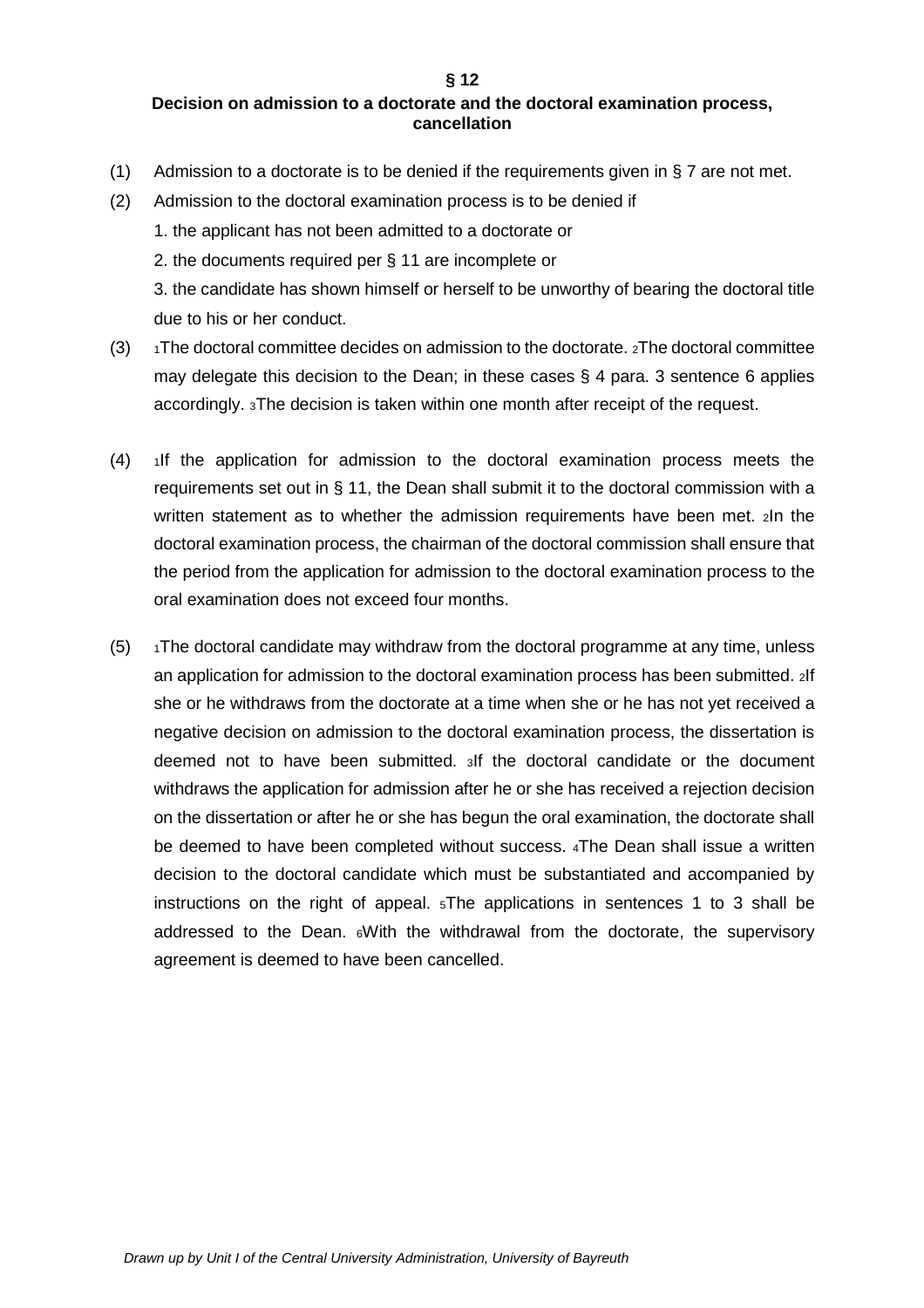#### **§ 13 Dissertation**

- $(1)$  1The dissertation must be the candidate's own independent scientific achievement and contribute to the solution of scientific issues. 2It must not have been published yet nor be identical to a previous composition. 3The dissertation is to be written in German; in the modern languages subjects, in subjects that are directed exclusively to foreign cultures, and in other justified individual cases the doctoral committee can also permit a foreign language. 4If the dissertation is written in a foreign language, a detailed summary in German is to accompany it.
- $(2)$  1The dissertation must be submitted in typescript; it must be bound or stapled and paginated and also contain a table of contents and a summary which provides information on the problem and results. 2The literature used as well as other resources are to be fully specified; all passages taken either verbatim or in adapted form from publications are to be indicated as such. 3The dissertation must also be provided in electronic form to make it accessible for a separate review to faculty members authorised to examine in accordance with detailed rules of the doctoral committee. 4The review must respect copyright and data privacy.

# **§ 14 Assessment of the dissertation**

- (1) 1Following the admission, the doctoral committee immediately appoints two assessors to assess the dissertation out of which one must be a professor of the faculty authorised to examine. 2The supervisor of the work is usually the primary assessor; this also applies if the supervisor was appointed to another university. 3The doctoral committee can appoint, as second or additional assessor, examiners from other faculties of the University of Bayreuth or other scientific institutions. 4At least one assessor must represent or have represented the subject to which the topic of the dissertation belongs. 5In the case of doctoral theses with universities of applied sciences/HAWs (§ 23), the dissertation will be supervised equally by the eligible instructors of the university of applied sciences/HAW, and the university and the supervisory agreement will be concluded jointly with the applicant. 6Sentence 2 shall apply mutatis mutandis.
- (2) Each assessor submits a written assessment on the dissertation within a period of three months and proposes the acceptance or rejection of the dissertation as well as a grade according to § 17 para. 1.
- $(3)$  1Instead of rejection, any assessor can propose to return the dissertation to the candidate for revision. 2Each assessor can also propose to accept the dissertation with the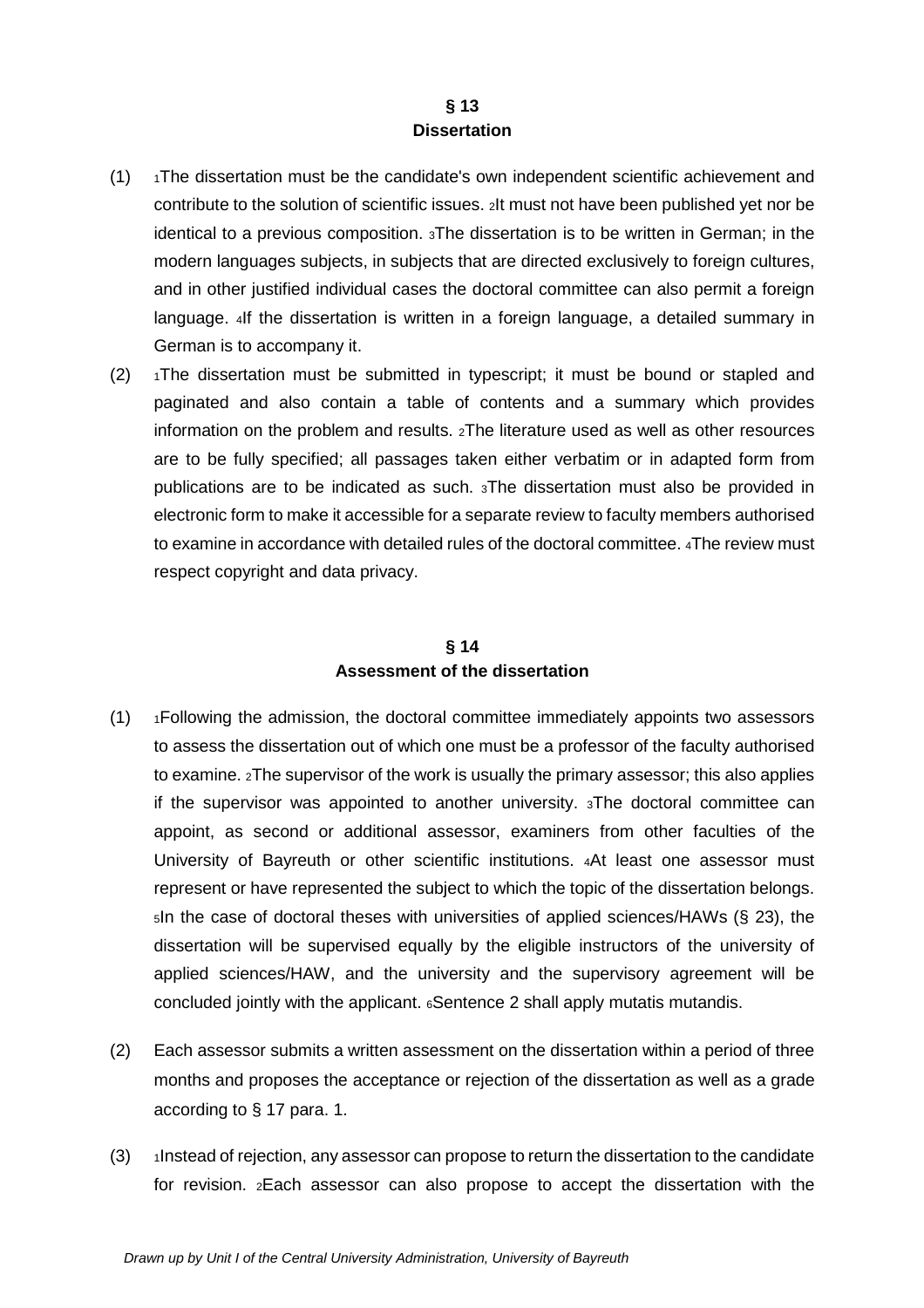condition that the candidate makes changes or additions before publication; this must be sufficiently specified in the proposal.

- (4) The doctoral committee appoints another assessor, when the proposals of the assessors for the assessment of the dissertation differ by more than one grade, or if the assessors vary with regard to the acceptance or rejection of the dissertation, or if an assessor requests the appointment of an additional assessor.
- $(5)$   $\rightarrow$  1When all assessments are available, the dissertation and the assessments are made accessible to the authorised examiners of the faculty for two weeks on display in the Dean's Office. 2The Dean informs the authorised examiners of the start of the display period in writing. 3Within the display period they can submit an opinion on the assessments in writing or submit an assessment on the dissertation themselves.
- $(6)$  1After the display period, the doctoral committee makes a decision, on the basis of the available assessments and possible comments according to para. 5 sentence 3, regarding the assessment of the dissertation. 2If the dissertation is rated as "satisfactory" or better, it is accepted. If it is graded with the grade "unsatisfactory", it is rejected. 3If the doctoral committee wants to rate the dissertation with the grade "with distinction" the committee requests an additional assessment from a professor authorised to examine, who is not a member of the University of Bayreuth. 4Upon receipt of this assessment the doctoral committee makes a decision, on the basis of the available assessments and possible comments according to para. 5 sentence 3, regarding the assessment of the dissertation. 5During the meeting of the doctoral committee the assessors and authorised examiners who have, according to para. 5 sentence 3, submitted an opinion or an assessment themselves, are given the opportunity to substantiate their opinion.  $\epsilon$ The doctoral committee can propose the acceptance of the dissertation with the condition that the candidate makes, before publication, changes or additions, which must be sufficiently specified; in this case it appoints assessors to check the fulfilment of the condition.
- $(7)$  1The doctoral committee can, before deciding on the assessment of the dissertation, appoint one or more additional assessors. 2In this case the continuation of process is governed by paras. 2, 3, 5, and 6.
- $(8)$  1If the dissertation is rejected, the candidate may submit a new dissertation within one year of the notification of rejection; on request of the candidate, the Dean can extend this period once by a maximum of one year. 2 The subsequent process is governed by paras. 1 to 7. 3If the candidate fails to submit a new dissertation on time or the new dissertation is also rejected, the doctoral process is ended without success; § 12 para. 3 sentence 2 applies accordingly.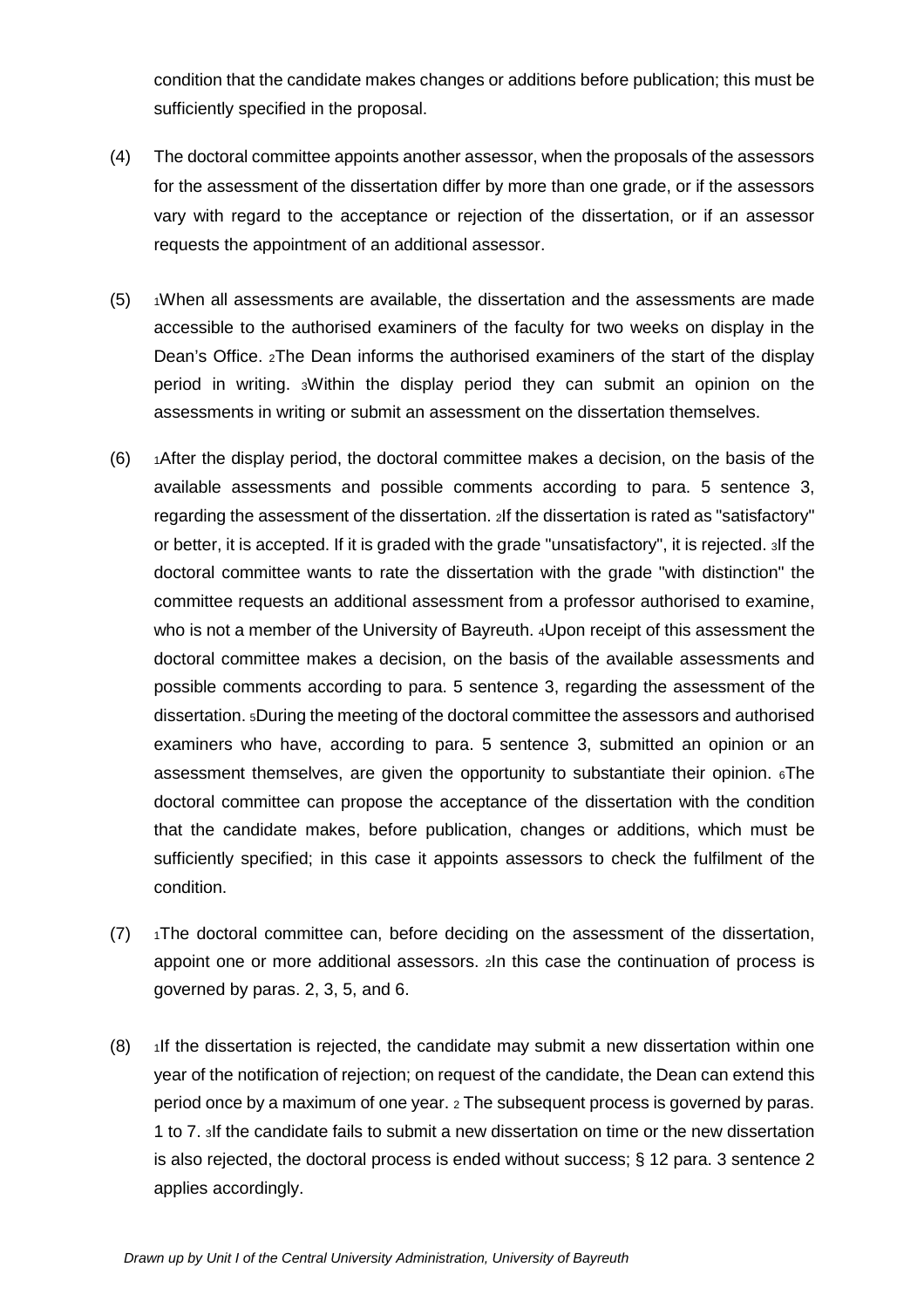(9)  $\rightarrow$  1The doctoral committee can return the dissertation, which would otherwise have to be rejected, to the candidate for revision. 2The candidate may also submit a new dissertation in place of the revision. 3The candidate must submit a new dissertation within one year after the return of the dissertation; on request of the candidate, the Dean can extend this period once by a maximum of one year. 4A revised dissertation is assessed by the assessors appointed for the original dissertation if they are still available; moreover paras. 1 to 7 apply. 5If the candidate does not submit the new or reworked dissertation on time, or the reworked or new dissertation is also rejected, the doctoral process is ended without success; § 12 para. 3 sentence 2 applies accordingly.

## **§ 15 The oral examination**

At the choice of the candidate, the oral examination will be taken as a thesis defence in one of the subjects listed in the annex.

## **§ 16 The thesis defence**

- (1)  $\rightarrow$  1The thesis defence is a collegial individual examination. 2It should show whether the candidate has developed further understanding of her or his field of study and related subject areas and can apply the fundamental methods and theories of her or his subject appropriate.
- $(2)$  1The Chairperson of the doctoral committee sets the date of the thesis defence in consultation with the assessor and invites
	- the candidate,
	- the assessors,
	- the members of the doctoral committee,
	- the university instructors of the faculty,

in writing and announces the date within the university. 2The candidate is to be invited in writing at least fourteen days before the thesis defence.

- $(3)$  1The Chairperson of the doctoral committee directs the thesis defence and ensures the proper procedure. 2The two assessors usually act as examiners. 3In justified cases the Chairperson can appoint a substitute examiner. 4All other university instructors present have a right to ask questions. <sup>5</sup>The thesis defence usually takes two hours. <sup>6</sup>Minutes shall be kept for the examination.
- $(4)$  1In the thesis defence, the dissertation is publicly defended.  $2$ The candidate opens the dissertation with a presentation of up to twenty minutes, in which she or he presents the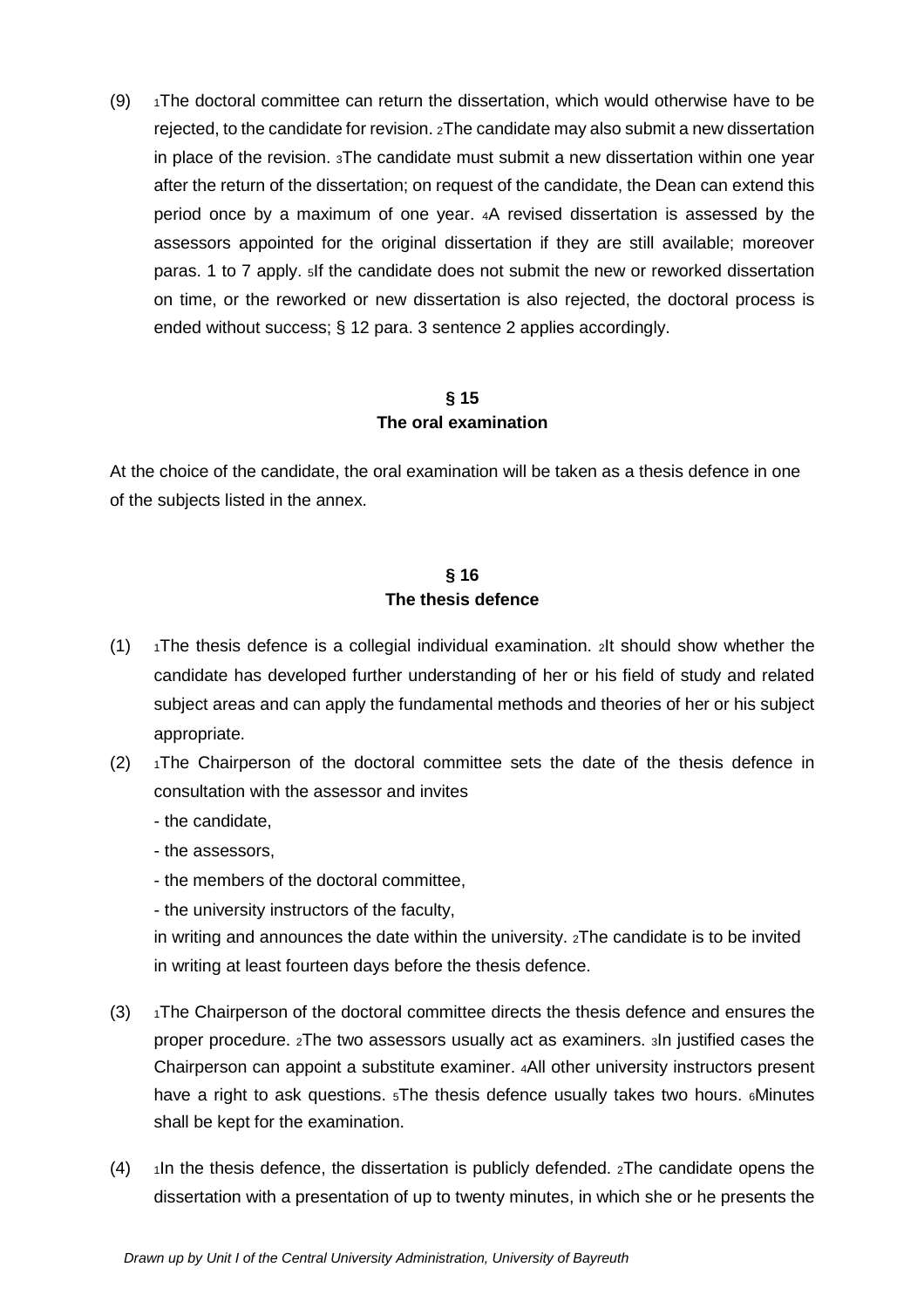results of her or his dissertation. 3The thesis defence covers the field of the dissertation and moreover selected problems of the subject and related fields of other subjects.

- $(5)$  1Following the thesis defence the two examiners determine, in consultation with the chairperson of the doctoral committee in camera, the oral examination grade. 2Each assessor proposes a grade according to  $\S$  17 para. 1.  $\overline{a}$ The thesis defence is passed if both examiners have at least awarded the grade "satisfactory". 4If the grading of the examiners differ it is to attempt, in consultation with the chairperson of the doctoral committee, to reach an agreement. 5If this is not possible the chairperson of the doctoral committee determines the grade.
- $(6)$  1If the thesis defence is failed, the Dean issues the candidate a written notification, which is to be substantiated and accompanied with information on their right to appeal. ²The candidate can repeat the failed thesis defence once. <sup>3</sup>The request for repetition must be submitted to the Dean within one year of notification of having failed the thesis defence; upon request, the Dean may extend this deadline for special reasons beyond the doctoral student's control. 4If the doctoral candidate does not request the repetition of the thesis defence in due time or does not pass the thesis defence even during the repetition, the doctoral examination process shall be terminated without success; sentence 1 shall apply mutatis mutandis.
- (7) The doctoral process is deemed as ended without success if the candidate does not appear for the thesis defence or withdraws from the thesis defence after it begins for reasons for which he is responsible; § 12 para. 3 sentence 2 applies accordingly.

## **§ 17 Assessment of the doctoral work, overall grade**

(1) The dissertation and the performance in the oral examination are assessed and given one of the following grades respectively:

| with distinction (0)  | "summa cum laude", |
|-----------------------|--------------------|
| very good $(1,0)$     | "magna cum laude", |
| good(2,0)             | "cum laude",       |
| satisfactory (3,0)    | "rite".            |
| unsatisfactory (4.0). |                    |

 $(2)$  1The overall grade of the doctorate will be determined by the Dean; it is calculated as the arithmetic mean of the grade of the dissertation and the overall grade of the thesis defence, where the grade of the dissertation is weighted double. 2Two decimal places will be considered without rounding. 3In this case, the result is an average of 0.00 to 0.49 the grade "summa cum laude", 0.50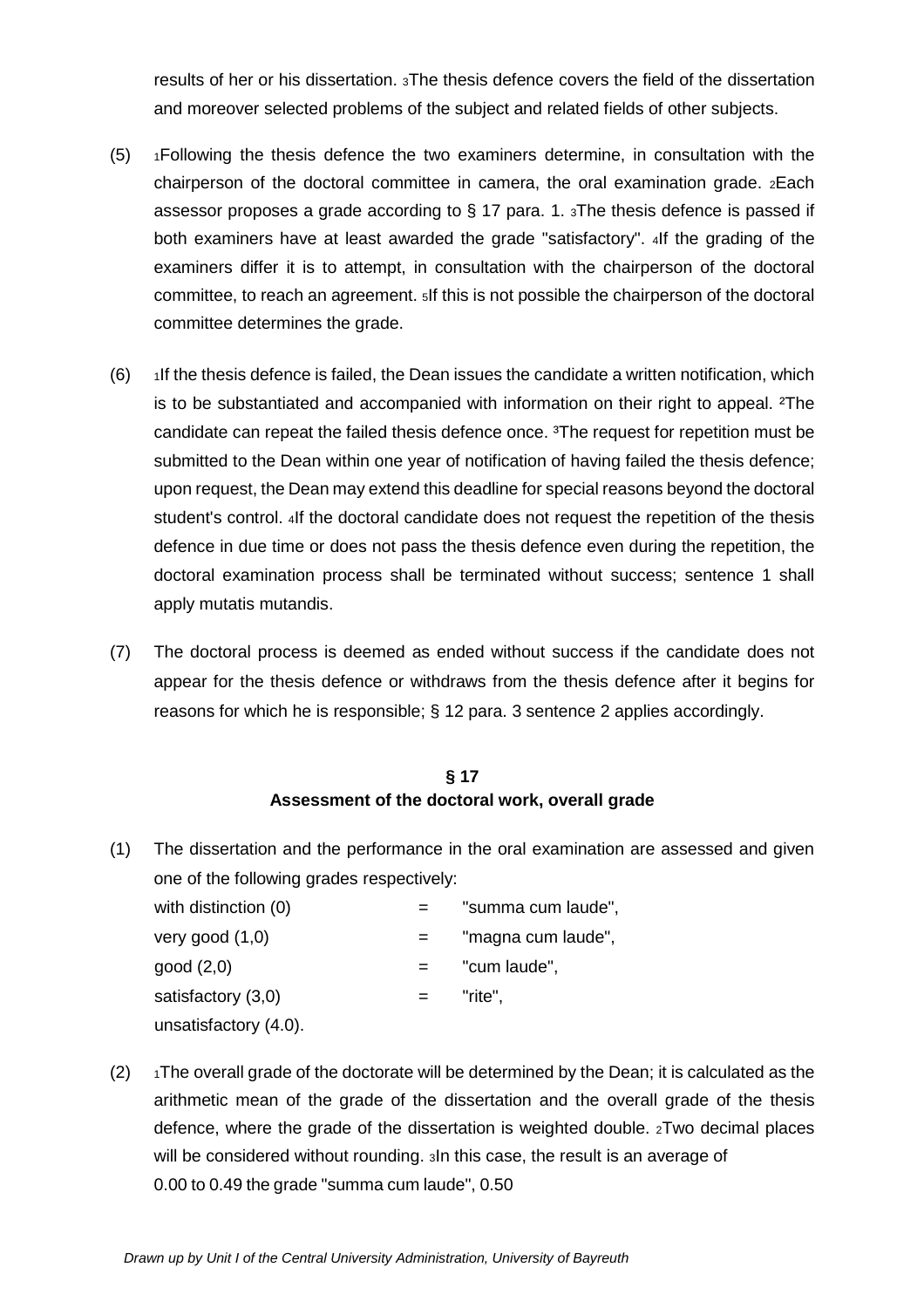to 1.49 the grade "magna cum laude", 1.50 to 2.49 the grade "cum laude", 2.50 to 3.49 the grade "rite".

 $(3)$  1After the determination of the overall grade of the doctorate, the Dean issues an examination certificate to the candidate. 2It contains the overall grade, the grade of the dissertation and the overall grade of the thesis defence. 3The certificate is signed by the Dean with the date of the day of the last examination; it does not constitute a doctoral degree.

#### **§ 18 Inspection of records**

1After receipt of the examination certificate pursuant to § 17 para 3 or after the unsuccessful completion of the doctoral examination process, the doctoral candidate may inspect the doctoral documents. 2The Dean determines the time and place of inspection. 3The application shall be submitted to the Dean of the Faculty of Languages & Literatures within one month of receipt of the examination certificate in accordance with § 17 para 3 or the unsuccessful completion of the doctoral process. 4In these and other cases in which a request for inspection is made, the inspection procedure shall be governed by Art. 29 ff. BayVwVfG.

## **§ 19 Invalidity**

- (1) If the candidate has cheated in his doctoral work, the doctoral committee declares the doctoral examination as failed; if the doctoral process is not yet completed, they thus end it.
- $(2)$  1If the deception only becomes known after the issuing of the certificate, the doctoral committee can subsequently declare the doctoral examination as failed. 2The revocation of a doctoral degree is subject to the legal regulations (article 48 Bavarian Administrative Procedures Act - BayVwVfG - in the currently applicable version).
- (3) If the requirements for admission to the doctorate were not fulfilled without the candidate intending to deceive, and if this fact only becomes known after the issuing of the certificate, this deficiency is remedied by passing the doctoral examination.
- $(4)$  1Upon suspicion of scientific misconduct, the doctoral committee only takes a decision after the Committee for Academic Self-Regulation has submitted its report. 2If the doctoral committee, in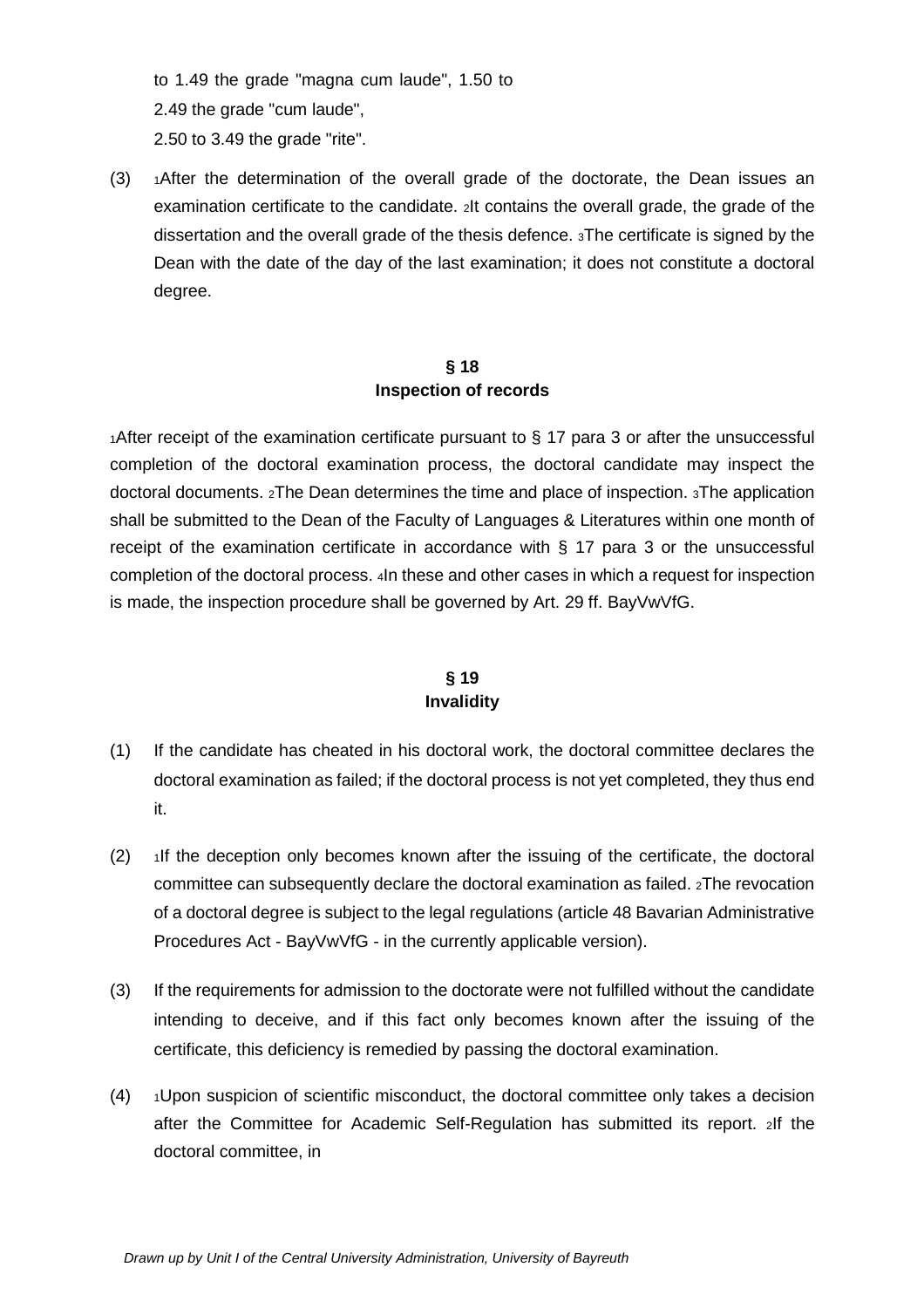special cases, has already decided in advance, further consideration is not affected by the Committee for Academic Self-Regulation 3A renouncement of the doctoral degree is no longer possible if the doctoral committee or the Committee for Academic Self-Regulation has already started the investigation regarding the question of scientific misconduct.

- (5) 1Moreover, the withdrawal of admission to the doctoral process and revoking of the doctoral degree is governed by article 69 BayHSchG in conjunction with the relevant regulations of the BayVwVfG. 2The doctoral committee is responsible for the decision.
- $(6)$  1In the cases of paras. 1, 2, and 4 the person concerned must be given opportunity to comment before the decision is taken (article 28 BayVwVfG). 2An adverse decision is to be justified and accompanied with information on the right to appeal.

## **§ 20 Reproduction of the dissertation and delivery of deposit copies**

- $(1)$  1The candidate must make the dissertation available to the scientific community by reproduction and dissemination. 2Before reproduction, she or he must supply the Dean with a copy of the dissertation in order to get reproduction authorisation; if necessary, she or he must include a confirmation of the assessor in (§ 14 para. 6 sentence 6) that the condition of amending or supplementing the dissertation has been fulfilled.
- (2) Within two years after issuing of the certificate the candidate must deliver 40 deposit copies in book or photo print and an electronic version - on a suitable data medium - with a CV attached, free of charge to the faculty.
- (3) 1If the dissertation is published in full in a magazine or a commercial publisher will distribute the full dissertation via bookstores, the candidate can deliver five copies of the publication with a CV attached, instead of the deposit copies referred to in para. 2. 2In these cases, a minimum circulation of 150 copies must be proven; furthermore the publication

as a dissertation, stating the dissertation location must be clearly indicated at a suitable place. 3The dissertation can also be published in electronic form with the data format and data medium agreed with the university library.

- (4) With the deposit copies, the candidate has to submit a written statement that the content of the deposit copies corresponds to the version for which the reproduction was authorised.
- (5) On request of the candidate, the doctoral committee may authorise the dissertation to be published in a foreign language.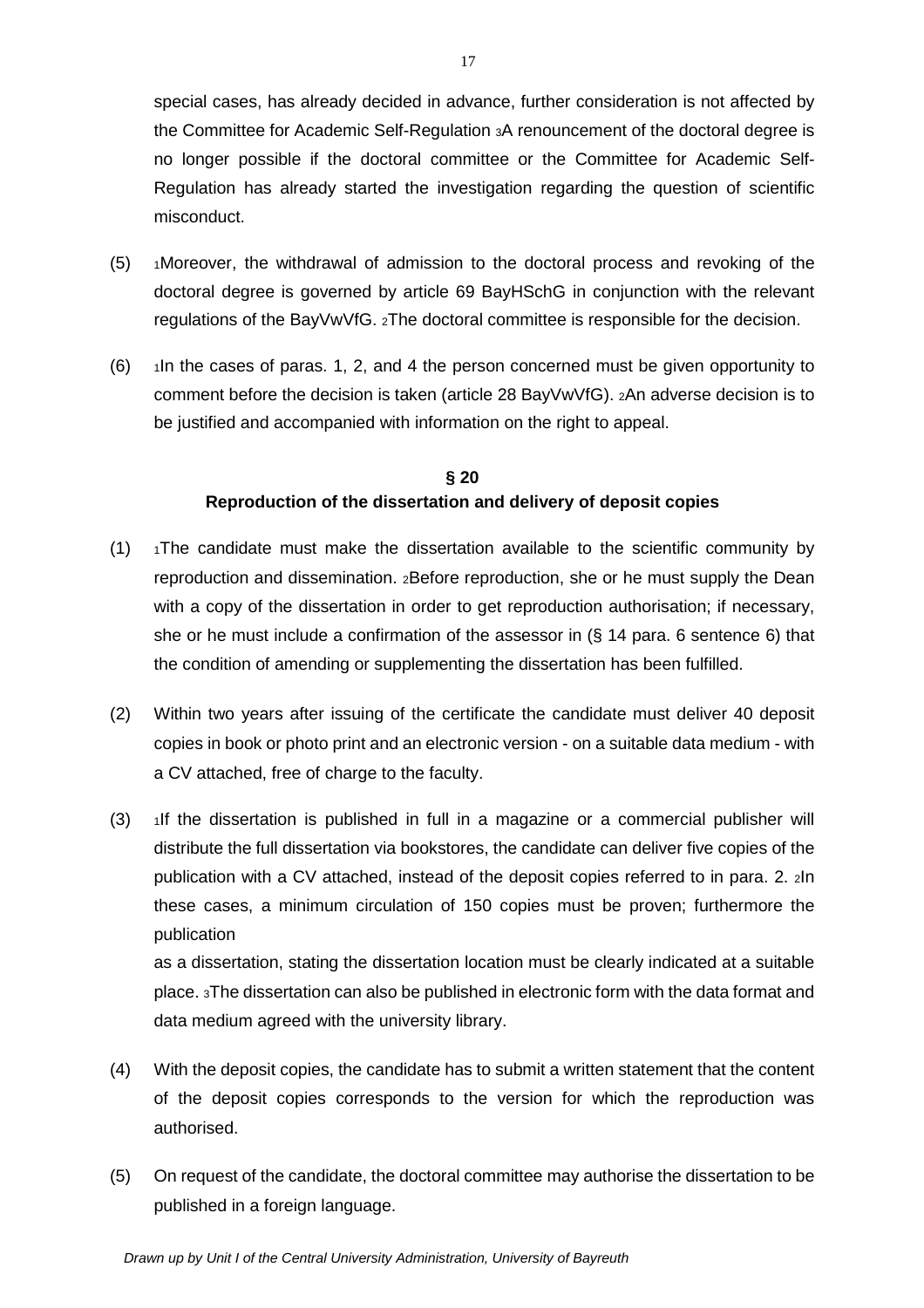- (6) The doctoral candidate transfers to the University of Bayreuth in writing the right to publish - also in data networks - his/her name, the subject of the dissertation, the abstract, the day of submission, and the day of the thesis defence, as well as the right to produce and distribute further copies of his/her dissertation in the event that he/she has chosen a type of publication in accordance with para. 2.
- (7) The Dean may extend the deadline for submission of the deposit copies at the request of the candidate.
- (8) Should the candidate miss the deadline for submission of the deposit copies, all the rights gained by the successful completion of the examination process are forfeited; § 12 para. 3 sentence 2 applies accordingly.

## **§ 21 Diploma and completion of the doctorate**

- (1) If the requirements set out in  $\S 20$  are met, the doctoral candidate shall receive a diploma of having passed the doctoral examination. 2In the case of doctorates with universities of applied sciences/ HAWs (§ 23), the diploma must also include the university of applied sciences/ HAW involved.
- $(2)$  1The diploma shall be drawn up in German and shall contain
	- the name of the university and the faculty,
	- the first and last names of the graduate, date and place of birth,
	- the academic degree awarded
	- the title of the dissertation,
	- the date of the oral examination,
	- the overall grade for the doctorate,
	- the name and signature of the President

of the University of Bayreuth and the Dean of the Faculty,

- the seal of the University of Bayreuth.

2The date of issue of the certificate shall be the date of the thesis defence. 3In addition, an English translation will be provided.

- (3)  $\rightarrow$  1The diploma shall be presented by the Dean together with its English translation.  $2\lambda$ pon delivery, the doctorate is completed and finalized; the doctoral candidate thereby acquires the right to hold the academic degree of "Doktor der Philosophie" or "Doktorin der Philosophie" (Dr. phil.).
- (4) Upon request, the doctoral diploma can be issued ahead of schedule after a successful oral examination, if the doctoral candidate submits a text of the dissertation approved by the reviewers for reproduction in a file format suitable for online publication as agreed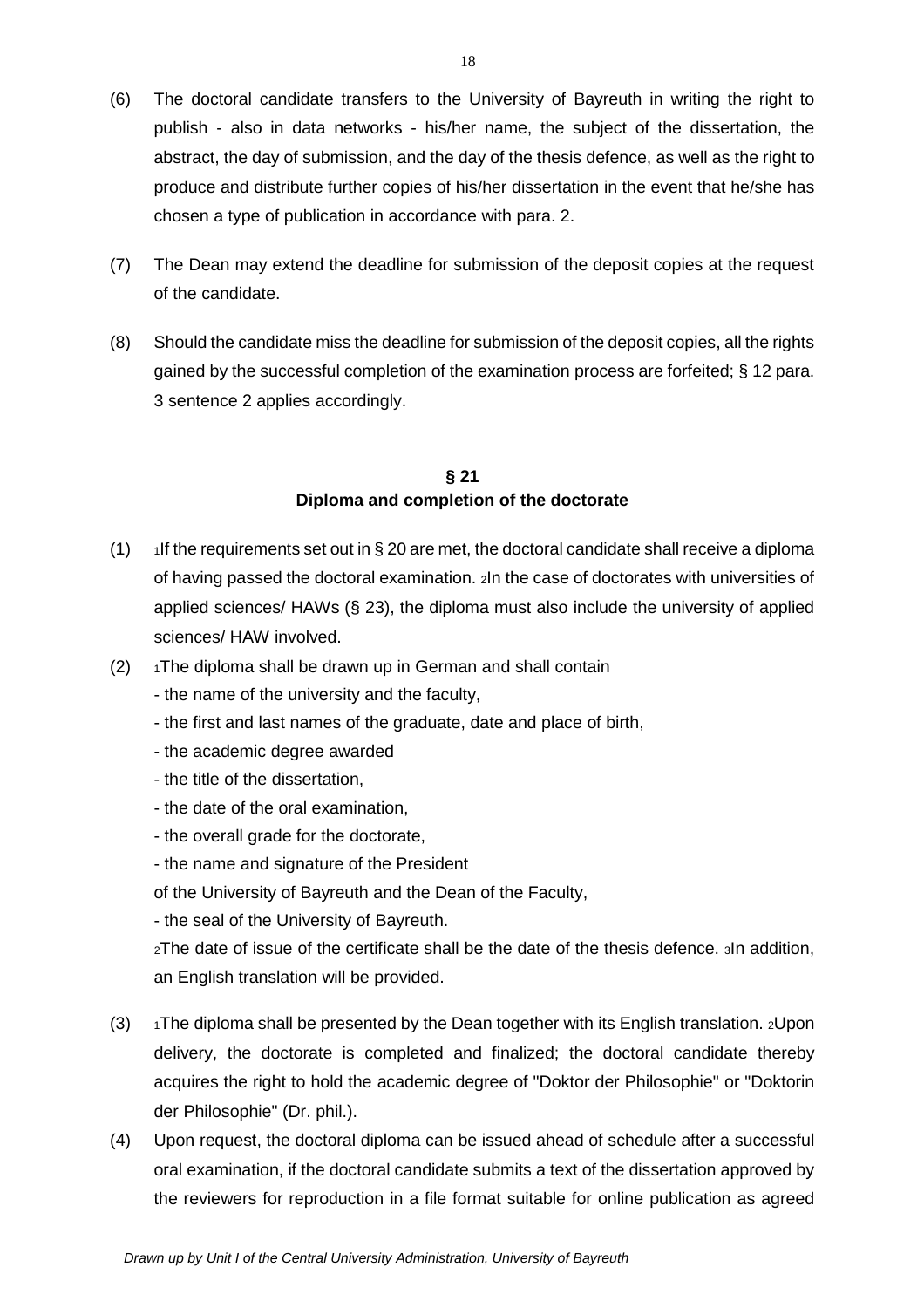with Bayreuth's University Library and grants Bayreuth's University Library the right to publish this text, if he or she he or she does not fulfil his or her obligation to reproduce the dissertation and submit the deposit copies within the deadlines specified in  $\S$  20 paras. 2 and 7; § 20 para. 8 does not apply in this case.

(5) The Dean may allow the candidate to bear a doctoral title for a limited period before the issuing of the diploma if the candidate has fulfilled the conditions specified in § 20, and if the issuing of the diploma is delayed, or if the publication of the dissertation and the delivery of the deposit copies is adequately ensured by a binding declaration of the publisher.

# **§ 22 Doctorate under joint supervision with a foreign educational institution**

- (1) A doctoral process together with a foreign educational institution presupposes that:
	- 1. the candidate meets the requirements for admission to a doctorate and to the doctoral examination process according to the present doctoral regulations (§§ 7 and 11) and the corresponding regulations in place at the partner institution,
	- 2. the foreign educational institution has the right to award doctorates under their national law and the academic degrees which they award are recognized within the Higher Education Framework Act,
	- 3. an agreement is made for the implementation of the joint doctoral process with the foreign educational institution, which the Faculty Council must approve.
- $(2)$  1According to the detailed regulations of the agreement according to para. 1 no. 3, the leadership of the process can be either at the Faculty of Languages and Literatures of the University of Bayreuth or at the foreign educational institution. 2The agreement must contain provisions regarding the number of copies of the thesis to be submitted (§ 11) and the deposit copies to be submitted in the event of success (§ 20); the agreement may contain a stipulation pursuant to § 21 para. 4. 3The candidate receives a copy of the agreement.
- (3)  $\rightarrow$  1The dissertation is to be submitted to the lead institution.  $2\frac{S}{S}$  12 remains unaffected. 3A dissertation, which was submitted and adopted or rejected prior to the conclusion of an agreement according to para. 1 no. 3 at one of the participating educational institutions, cannot be the subject of a joint doctoral process.
- $(4)$  1The lead institution appoints assessors for the dissertation.  $2$ At least one assessor must belong to the Faculty of Languages and Literatures of the University of Bayreuth. 3If the assessments are not written in German or English language, the lead institute organises the submission of translations in one of these languages. 4Upon receipt of the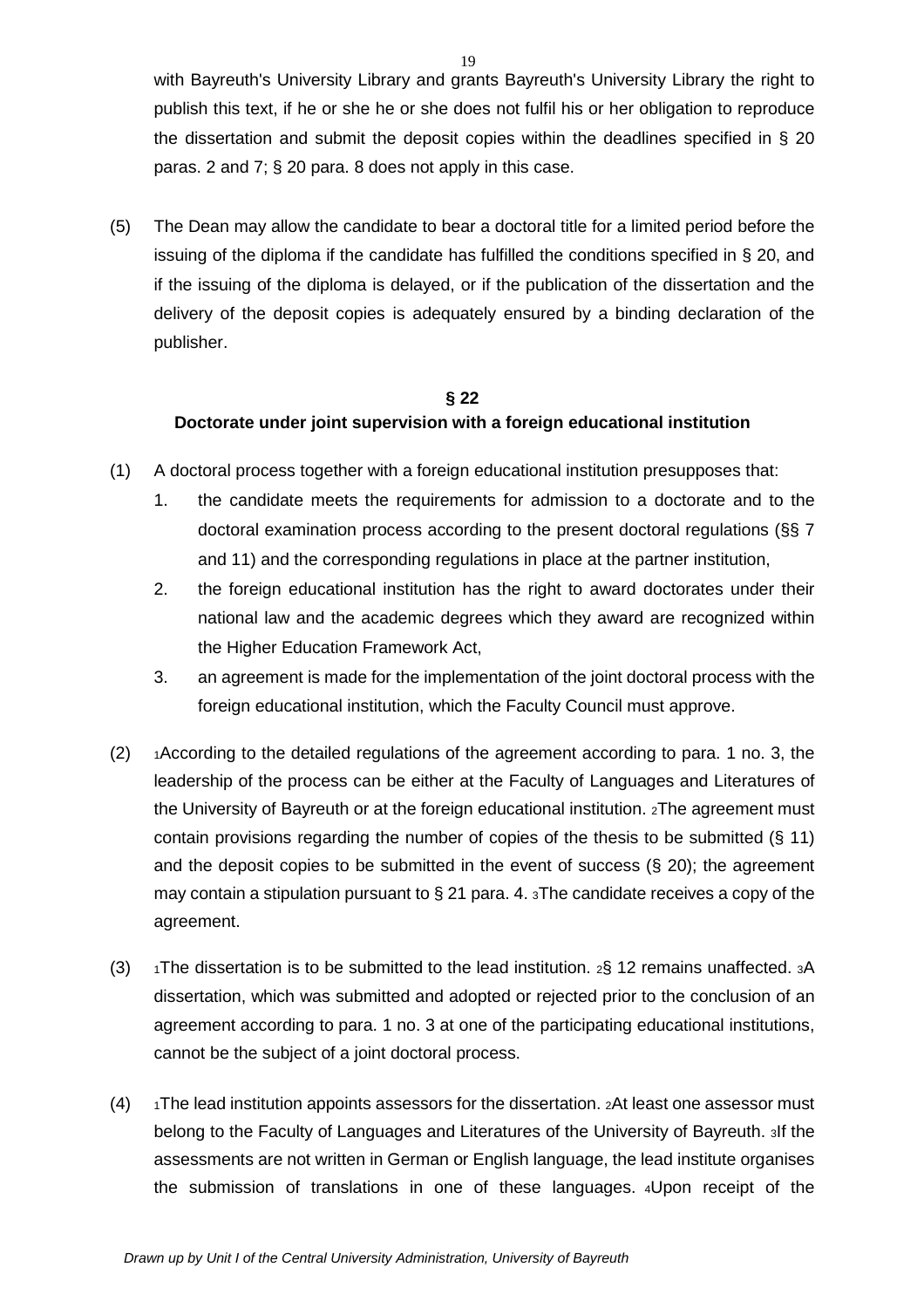assessments, they, together with the dissertation are submitted to the two educational institutions. 5Each of the educational institutions decides independently whether to accept the work and its assessment; § 14 paras. 5 to 7 are not affected. 6If one of the two educational institutions rejects the dissertation, the joint process is ended. 7If the dissertation is only rejected by the foreign educational institution, the process at the University of Bayreuth is continued under the general rules of these doctoral regulations.

- $(5)$  1If the dissertation has been accepted by both institutions, the oral examination is held at the lead institution. 2An equal participation of both institutions in the doctoral committee is to be ensured; this can be done by equal representation, or weighting of votes. 3For the vote of the representatives of the University of Bayreuth § 16 para.5 applies. 4If the University of Bayreuth is in charge of the project, the university instructors of the foreign educational institution may also be invited, notwithstanding § 16 para 2. 5If the representatives of one of the two institutions refuse to accept the oral examination component, the joint examination process shall be terminated; paragraph 4 sentence 7 shall apply mutatis mutandis.
- $(6)$   $\rightarrow$  1Upon successful completion of the doctoral process in joint supervision with a foreign educational institution, notwithstanding § 21, a doctoral certificate signed by both institutions is issued, from which it is apparent that it is a doctorate for scientific achievement, awarded jointly by the participating institutions. 2The agreement, according to para. 1 no. 3, ensures that in the case of a foreign diploma being awarded, a reference to the joint doctoral process with the University of Bayreuth is included.

## **§ 23 Cooperation with universities of applied sciences and art schools**

(1) The University of Bayreuth's Faculty of Languages & Literatures enables the cooperative realisation of doctorates with universities of applied sciences/HAWs and/or joint doctorates with Bavarian universities of applied sciences/HAWs on the basis of the Agreement of the Bavarian Universities of Applied Sciences of 19 October 2015 within the framework of the regulations of these doctoral regulations.

(2) Further arrangements may be made through cooperation agreements between the higher education institutions.

## **§ 24 Honorary doctorate**

(1) 1For exceptional scientific or artistic achievements the faculty can award an honorary doctorate. 2The honorary doctoral process is initiated on the substantiated request of at least a third of the university instructors according to  $\S 2$  of the faculty.  $3$ The request is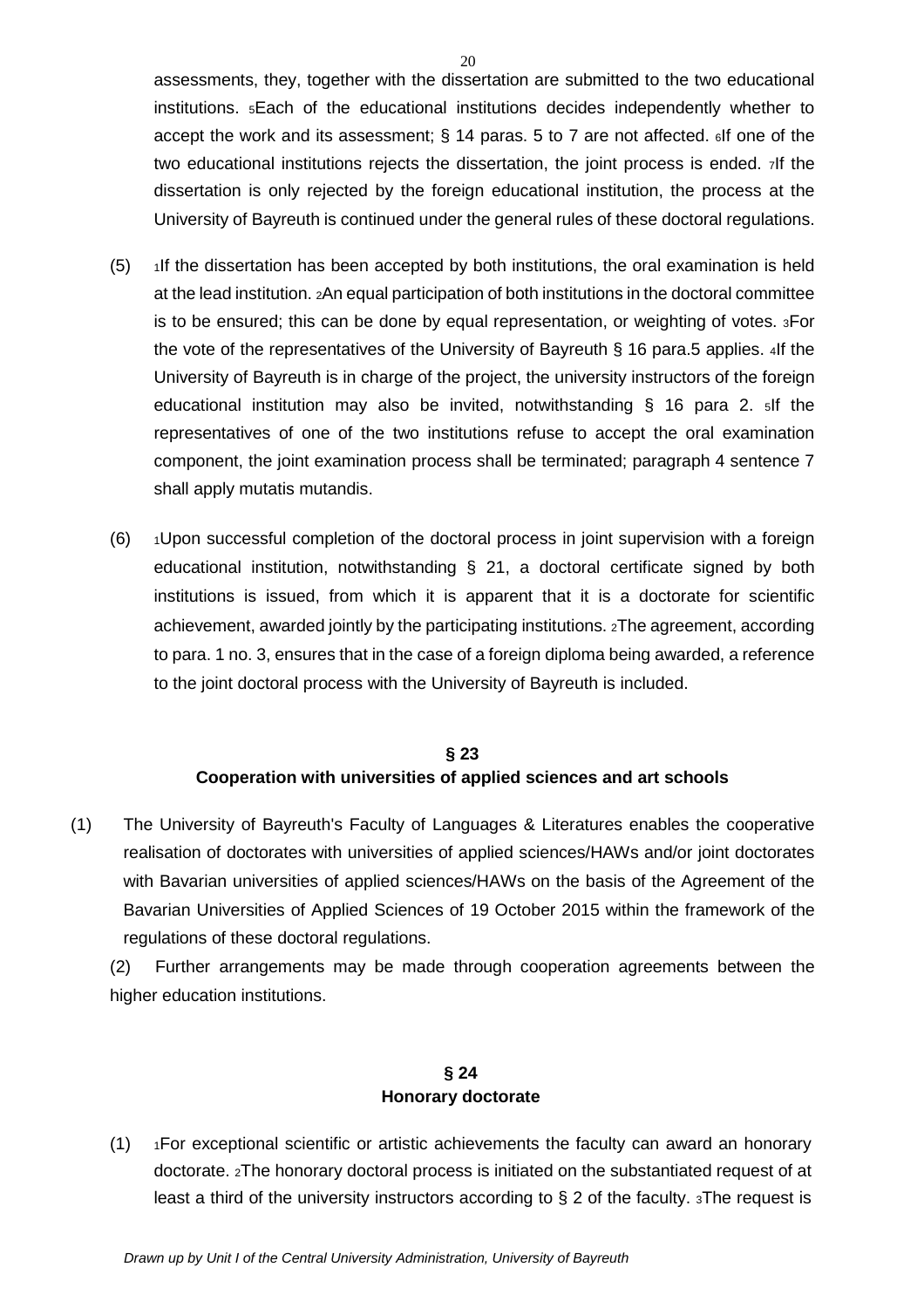to be made to the Dean. 4She or he arranges a meeting of the extended doctoral committee.

- $(2)$  1The doctoral committee appoints at least two professors to assess the exceptional scientific or artistic achievement of the person to be honoured. 2When the assessments are available, it submits them, together with the application and its own comments to the Faculty Council.
- (3) The Faculty Council decides on the merits of the application, the assessments and comments of the extended doctoral committee regarding the awarding of the honorary doctoral degree.
- $(4)$  1The President and Dean make the award of an honorary doctoral degree by presenting a diploma to the individual being honoured. 2In the diploma, the scientific achievement of the honoured person is to be commended.

# **§ 25 Consideration of special life situations**

- (1)  $\rightarrow$  1On request for deadlines and dates the use of protection periods of §§ 3, 4, 6 and 8 of the law on the protection of working mothers (Maternity Protection Act - MuSchG) from 20 June 2002 (Federal Law Gazette I p. 2318) in the currently applicable version, the periods of the laws on parental allowance and parental leave (Federal parent money and parent time law – BEEG) from 5 December 2006 (Federal Law Gazette I p. 2748) in the current applicable version as well as the periods for the care of a close relative in the sense of § 7 para. 3 of the law on caregiver leave (Home Care Leave Act – PflegeZG) from 28 May 2008 (Federal Law Gazette I pp. 874, 896) in the current applicable version, the person in need of care is described in §§ 14, 15 of the eleventh book of social code (SGB XI) from 26 May 1994 (BGBl I p. 1014, 1015) in the current applicable version is to ensure. 2The relevant documents are to be presented; changes in the conditions are to be notified immediately.
- $(2)$  1In the calculation of periods, intervals, during which the doctoral project cannot, or only to a very limited extent, be worked on, for reasons beyond the candidate's control (in particular illness), will not count. 2The relevant documents are to be presented; in particular medical certificates are to be submitted. 3Changes in the conditions are to be notified immediately.

#### **§ 26 Consideration of the special needs of disabled persons**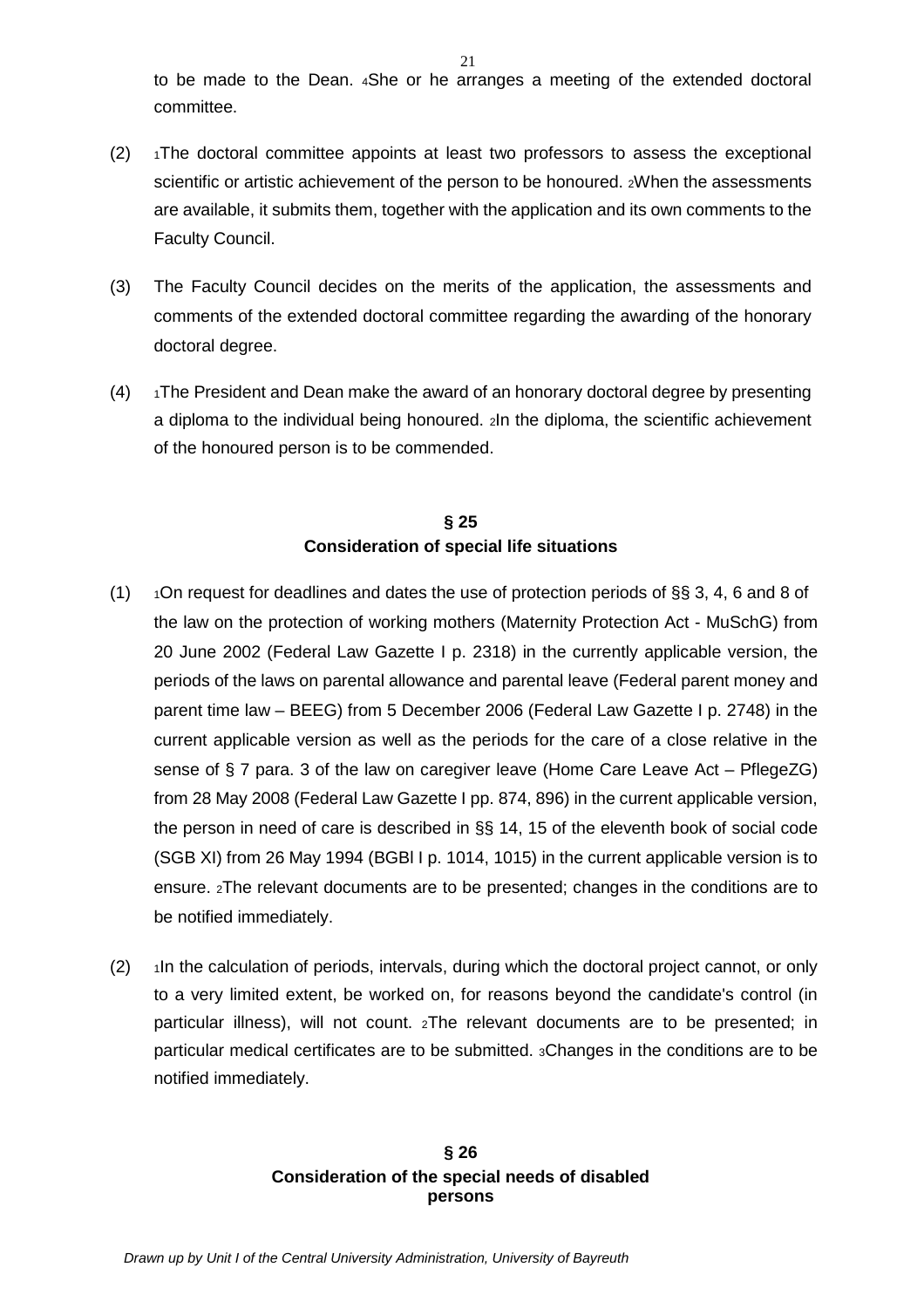1In order to safeguard their equal opportunities, due regard is to be given to the special situation of disabled candidates. 2The doctoral committee decides, upon written request of the candidate, according to the severity of the disability, in what form a disabled candidate undergoes examination or grants a working time extension. 3Proof of disability with regard to examination is to be submitted by the candidates in the form of a medical certificate which indicates that he is unable, because of a prolonged or permanent disability, to take the examination wholly or partially in the normal form. 4The application must accompany the application for admission to a doctorate. 5If the application is submitted later, it only applies for future examinations.

#### **§ 27 Coming into effect, transitional stipulations**

- (1) These doctoral regulations shall enter into force on 16 September 2017; at the same time the doctoral regulations for the Faculty of Languages & Literatures dated 20 January 2014 (AB 2014/No. 005) shall cease to apply.
- (2) Doctoral examination processes to which applicants have already been admitted at the time of the entry into force of the present doctoral regulations shall be completed at the applicant's request in accordance with the regulations which were legally valid for them before the entry into force of the present regulations.
- (3) Doctoral candidates who complete their doctorate in accordance with paragraph 2 shall be registered online in accordance with § 7 para 5, and their personal data shall be collected and processed under the conditions set out in § 8.
- (4) For applicants who have already received a confirmation from a supervisor before these doctoral regulations come into force, the provisions of these statutes apply with the following provisos:

- confirmation from the supervisor takes the place of the supervisory agreement to be concluded in accordance with § 9 of the present regulations

- The further prerequisites for acceptance for a doctorate pursuant to § 7 must be proven by these doctoral candidates with the application for admission to the doctoral examination process pursuant to § 11.